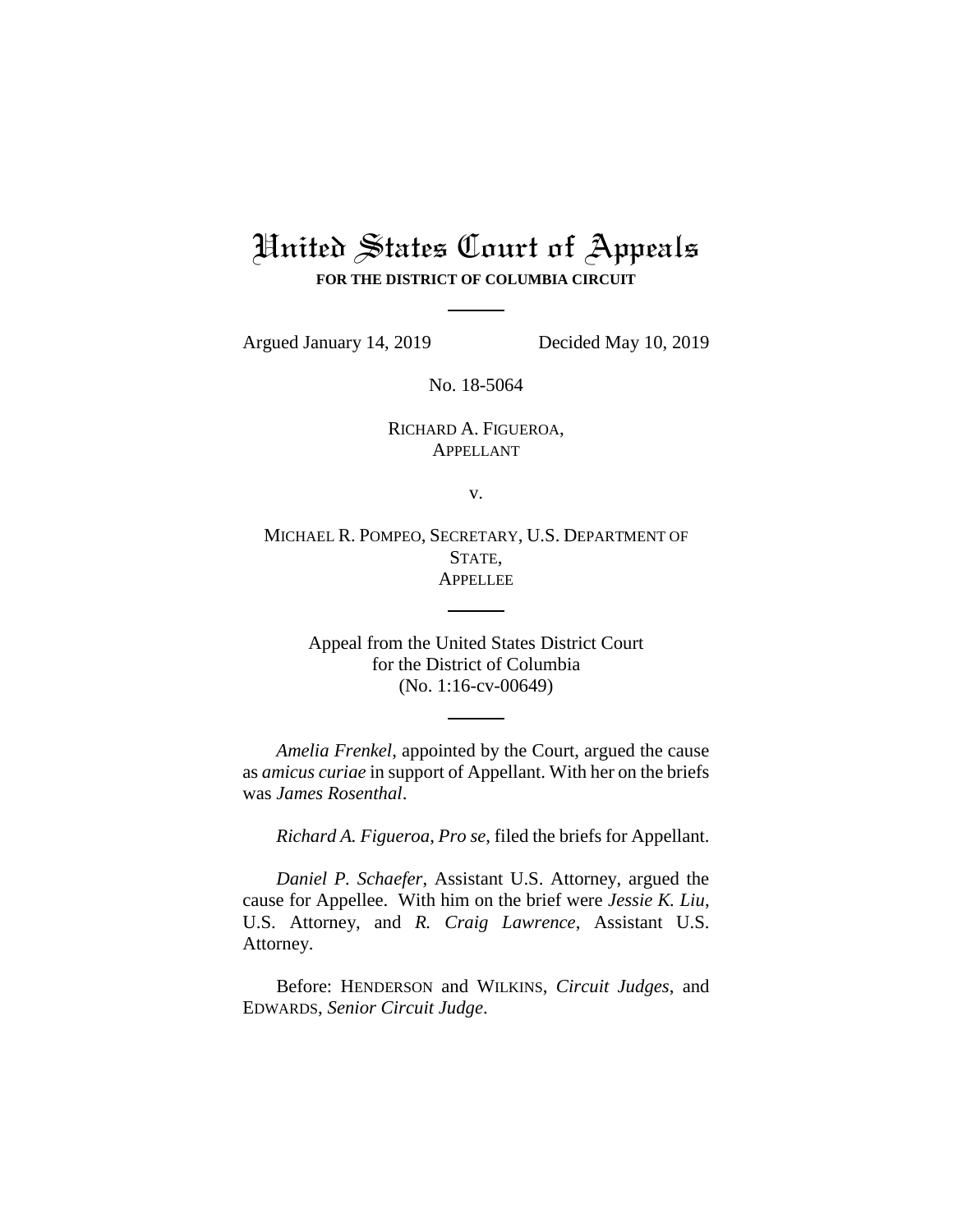## Opinion for the Court filed by *Circuit Judge* WILKINS.

WILKINS, *Circuit Judge*: A worker challenging employment discrimination often must demonstrate her employer's illegal intent. That is not easy. Employers ordinarily are not so daft as to create or keep direct evidence of discriminatory purpose.

Decades ago, the Supreme Court devised a three-step process to help the employee make her case through circumstantial evidence. *See McDonnell Douglas Corp. v. Green*, 411 U.S. 792, 802-05 (1973). Over the years, we have filled hundreds of pages in the Federal Reporter explaining the first and third prongs of the *McDonnell Douglas* framework. This case compels us to bring into focus an issue on which we rarely pause: what we require at the second step.

Until 2009, Richard Figueroa worked as a foreign service officer in the United States Department of State (Department). He presses two claims in his *pro se* lawsuit against the Secretary of State (Secretary). First, he contends that one aspect of the Department's promotion process has had a disparate impact on Hispanic and Latino candidates who applied for the position he sought. Second, he alleges that the Secretary in 2008 denied him a promotion because of his Hispanic ethnicity. After discovery, both sides filed motions for summary judgment. The District Court sided with the Secretary, and Figueroa seeks our review.

We now affirm the judgment in part because the disparate impact claim lacks merit. But as to the second claim, the District Court misapplied the second step of the *McDonnell Douglas* framework. We reverse the grant of the Secretary's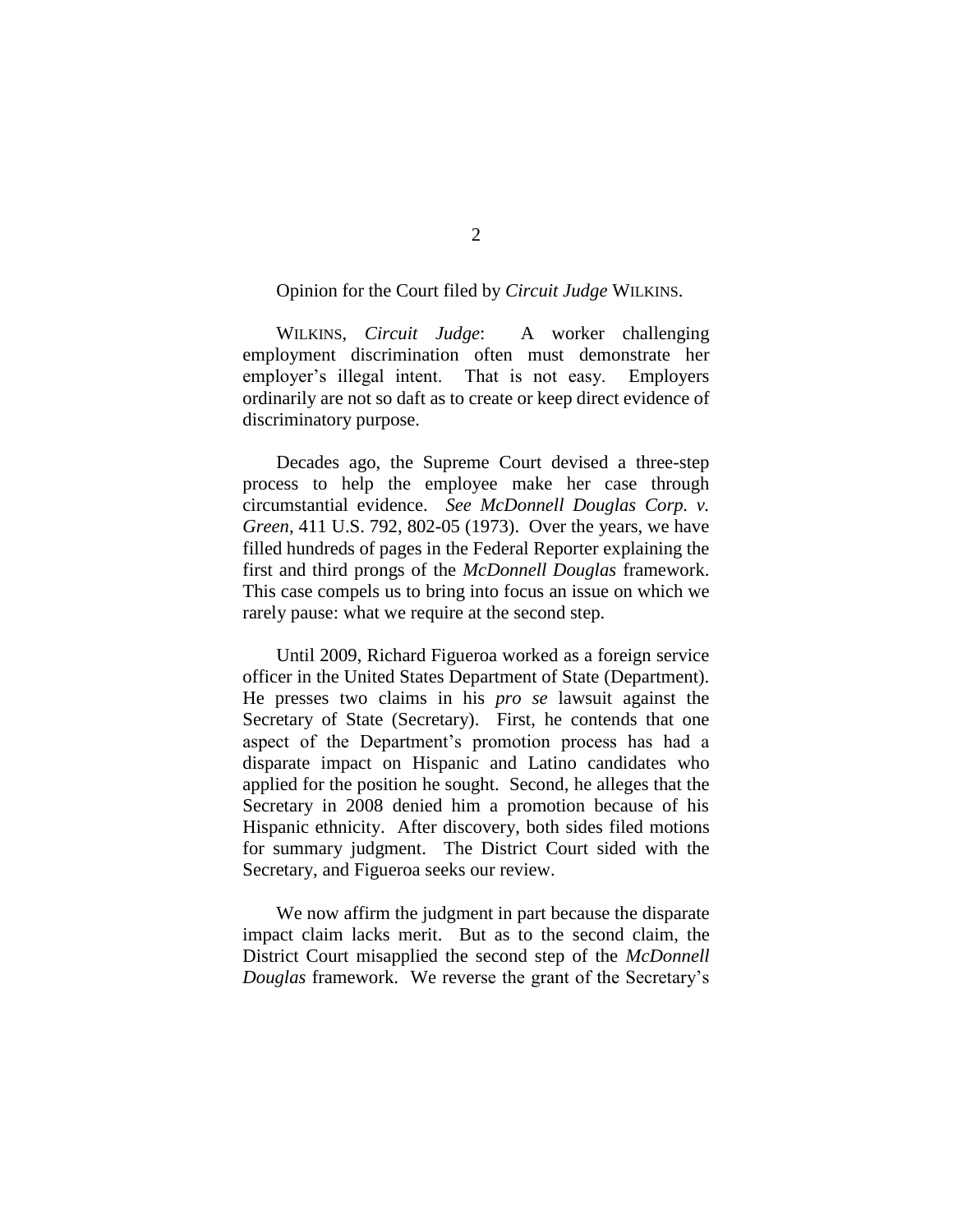motion in part, vacate the denial of Figueroa's cross-motion in part, and remand for further proceedings.

I.

# A.

Title VII of the Civil Rights Act of 1964, Pub. L. No. 88- 352, 78 Stat. 241, 253-66 (codified as amended in 42 U.S.C. §§ 2000e to 2000e-17), reflects the American promise of equal opportunity in the workforce and shields employees from certain pernicious forms of discrimination. The statute's substantive protections "apply with equal force in both private and federal-sector cases." *Ponce v. Billington*, 679 F.3d 840, 844 (D.C. Cir. 2012).

Relevant here, federal employees may invoke two theories to prove Title VII liability. First, under the disparate impact theory, employees may challenge the government's use of a "particular employment practice that causes a disparate impact on the basis of race, color, religion, sex, or national origin." *See* 42 U.S.C. § 2000e-2(k)(1)(A)(i). Second, under the disparate treatment theory, they may challenge any "personnel actions affecting employees" and involving "any discrimination based on race, color, religion, sex, or national origin." *Id.* § 2000e-16(a). Such actions include hiring, firing, and the provision of "compensation, terms, conditions, or privileges of employment." *See id.* § 2000e-2(a)(1).

Figueroa is a Hispanic male born in Puerto Rico. Under established law, Title VII covers discrimination based on Hispanic or Latino ethnicity, a distinction "as 'odious' and 'suspect' as those predicated" on race, color, and national origin. *United States v. Doe*, 903 F.2d 16, 21-22 (D.C. Cir. 1990) (footnotes omitted); *see also Burlington N. & Santa Fe*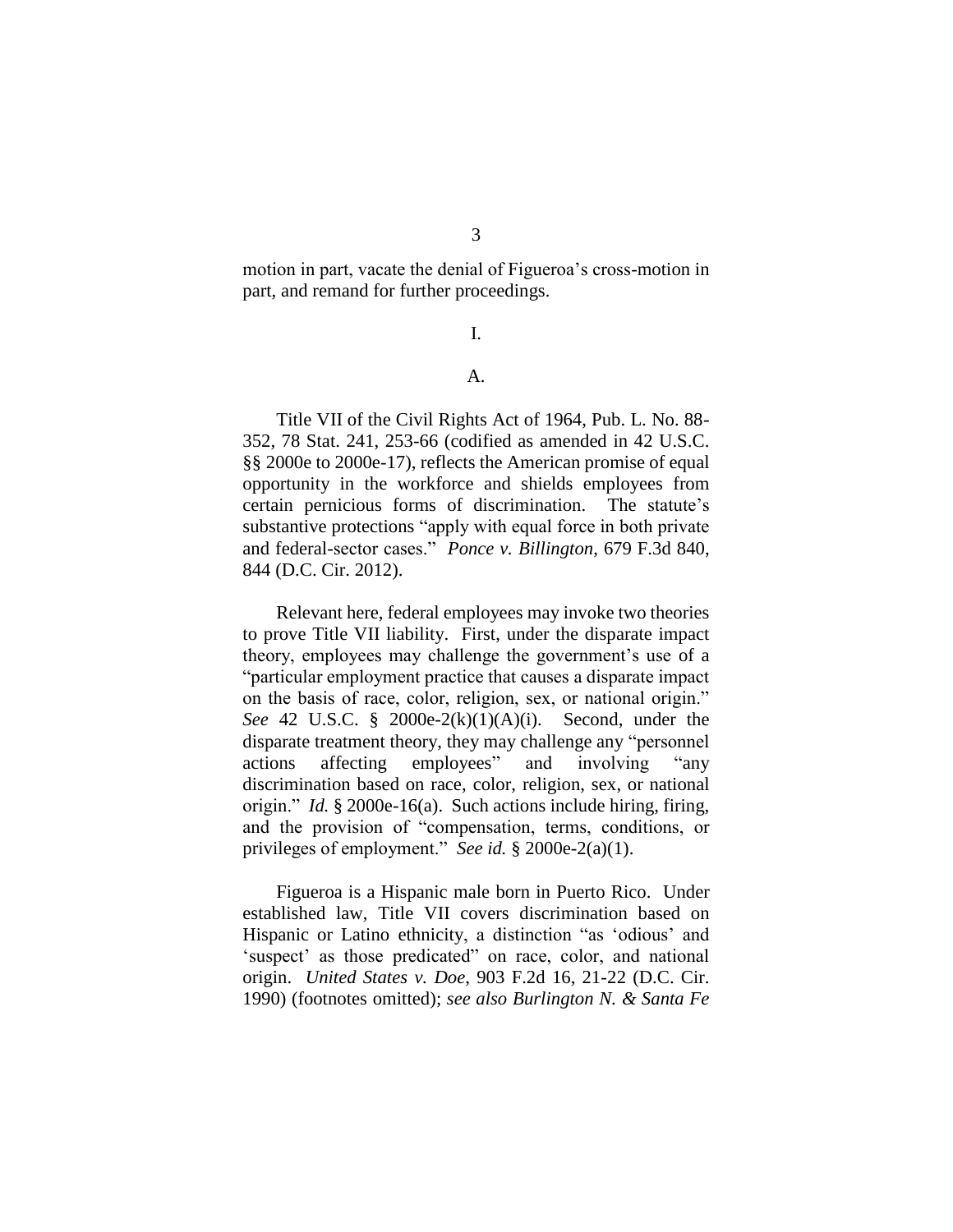*Ry. Co. v. White*, 548 U.S. 53, 63 (2006) (noting that Title VII protects against "ethnic" discrimination). We interpret the three Title VII categories as working together to prevent such discrimination. Employees are free to invoke one or more of the three categories as they see relevant and analogous to their circumstances. *See, e.g.*, *Ricci v. DeStefano*, 557 U.S. 557, 562-63 (2009) (race); *Ortiz-Diaz v. U.S. Dep't of Hous. & Urban Dev. Office of Inspector Gen.*, 867 F.3d 70, 71 (D.C. Cir. 2017) (race and national origin); *Ben-Kotel v. Howard Univ.*, 319 F.3d 532, 533 (D.C. Cir. 2003) (national origin). We expect that few, if any, cases by Hispanic and Latino employees will implicate none of those prongs.

#### B.

Here, Figueroa reasonably invokes national-origin discrimination. (We also see no issue with the District Court's *sua sponte* invocation of race discrimination. *See Figueroa v. Tillerson*, 289 F. Supp. 3d 212, 219-20 (D.D.C. 2018).) Figueroa joined the Department's Foreign Service in 1986. The Foreign Service employs officers who "advocate American foreign policy, protect American citizens, and promote American interests throughout the world." *Shea v. Kerry*, 796 F.3d 42, 46 (D.C. Cir. 2015) (quoting *Taylor v. Rice*, 451 F.3d 898, 900 (D.C. Cir. 2006)). Figueroa started at a mid-level pay grade – FS-05 – and served in the political division of the Foreign Service, also known as the political "cone." The highest FS pay grade is FS-01, and the Secretary promoted him up the ranks to the FS-02 level in 1997.

Officers become eligible for promotion after they work a minimum number of years at their current FS pay grade. Every year, an office in the Department determines the number of promotion slots. The Secretary divvies them up between two six-member selection boards. The boards select candidates in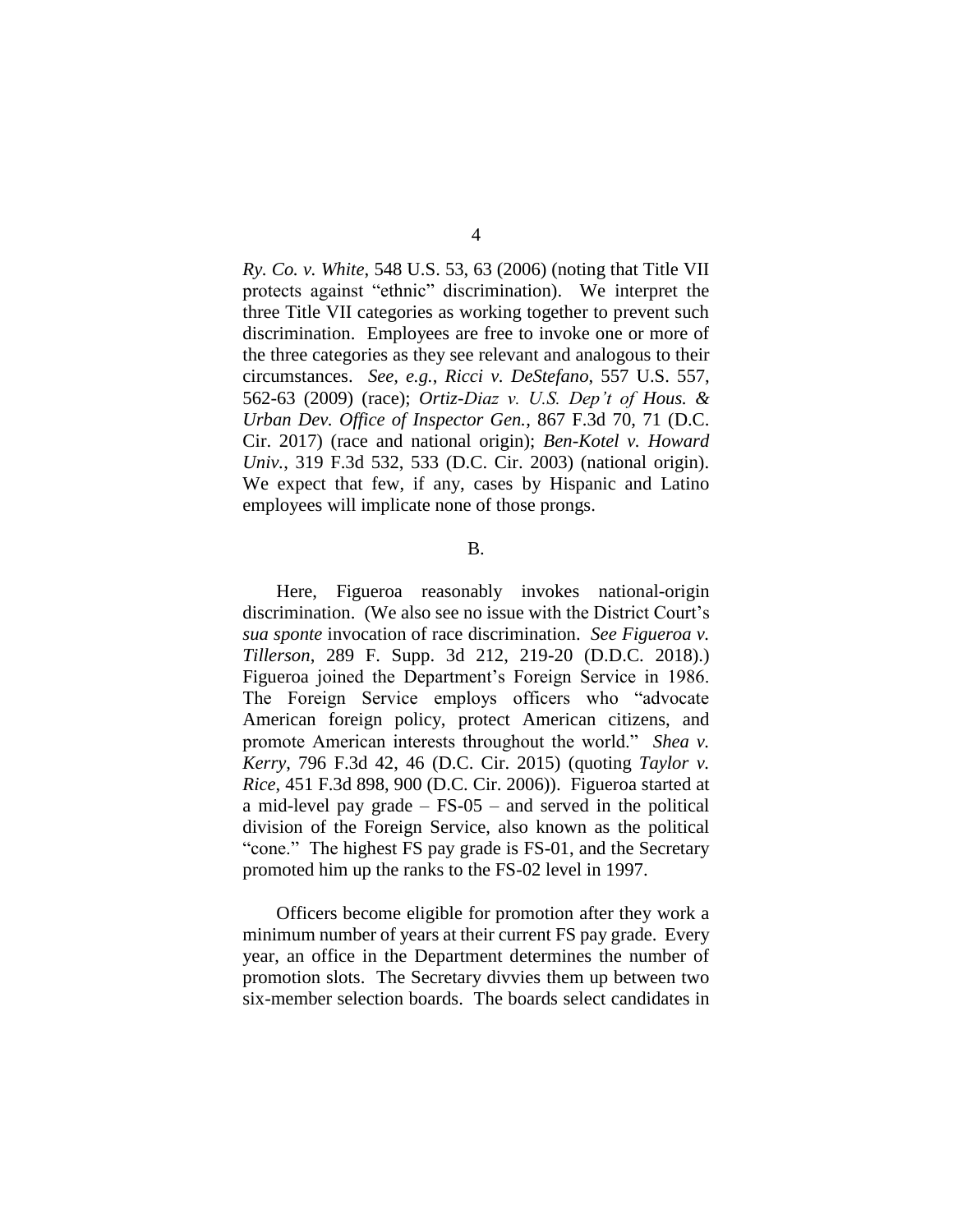turn. The first board reviews all employees across a salary level – all FS-02 officers, for instance. The second board then reviews the candidates whom the Secretary did not promote from the first board's recommendations. The second board considers employees in a particular cone – all political-cone officers, as an example.

The boards employ a similar evaluative approach, with differences not relevant to this appeal. The Department instructs board members to base their decisions on the candidate files they receive. The members of a board independently will determine whether each candidate should be placed on a list of finalists. A candidate generally needs one member's recommendation to become a finalist. Once they have determined the list, the members individually review each finalist's file again, this time giving it an overall score of one to ten. The scores are totaled and help the group decide how to rank the finalists. The Secretary promotes the highest ranked according to the number of open slots afforded to the board.

The candidates who fail to become finalists are classified as low- or mid-ranked. The boards do not issue scores to those candidates. The low-ranked are deemed to have performed the worst in the applicant pool, and the ranking indicates that the candidate is deficient in some relevant skill. The rest are midranked. Each year, the boards engage in a fresh look at each candidate, regardless of her ranking in prior years.

The board members evaluate the files based on substantive criteria called "core precepts." They consist of six performance areas: leadership skills, managerial skills, interpersonal skills, communication and foreign language skills, intellectual skills, and substantive knowledge.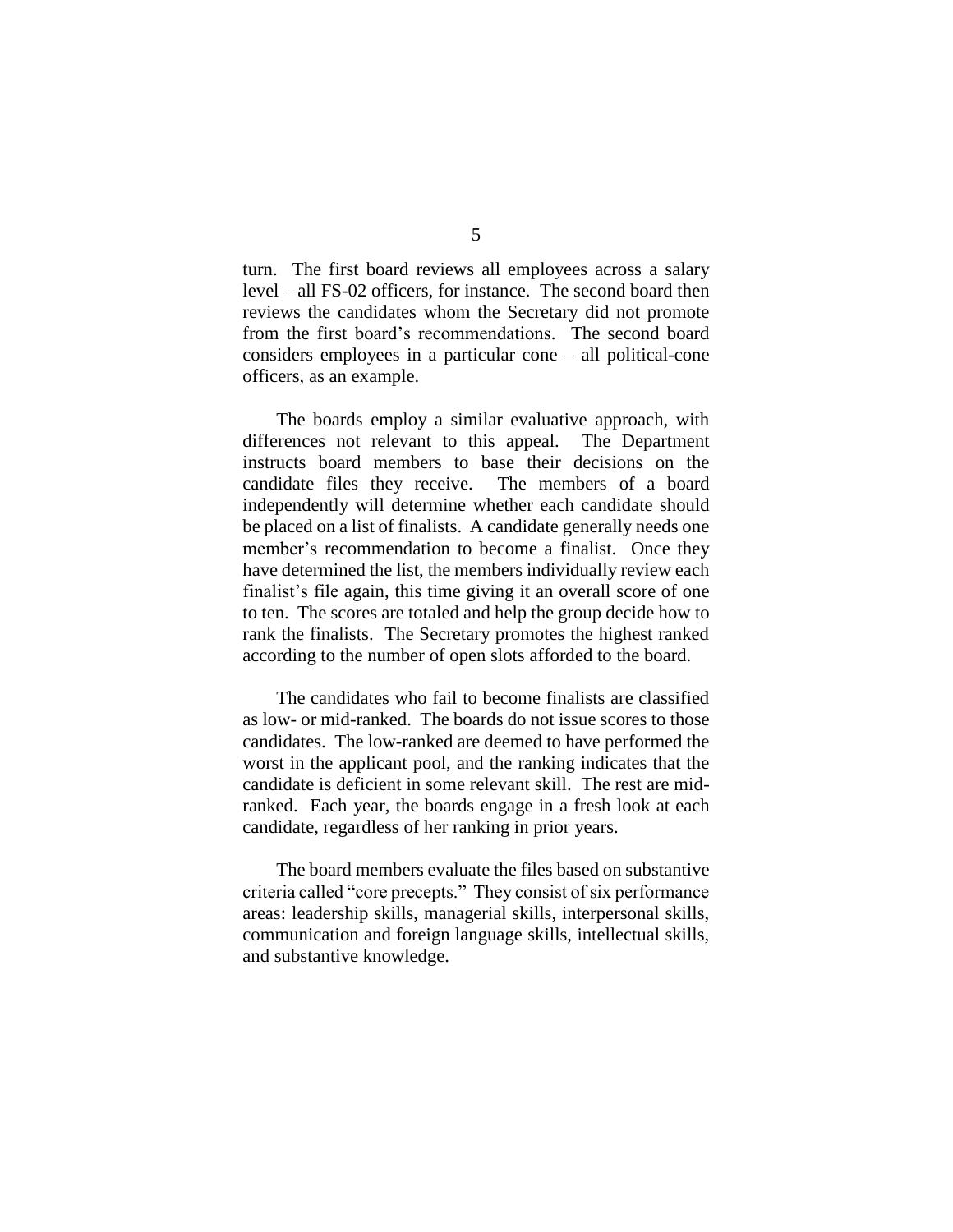The Department and labor union representing foreign service officers like Figueroa created an eight-page chart describing the precepts in place from 2005 to 2008. Some precepts are purely subjective. According to the chart, an evaluator assessing leadership skills must assess the officer's innovation, decisionmaking, teamwork, openness to dissent, community service, and institution building. Others appear more objective. As an example, the evaluator considering substantive knowledge will observe the officer's application of job knowledge, institutional knowledge, technical skills, professional expertise, and knowledge of foreign cultures. But the chart reveals that even the more objective precepts involve purely subjective determinations. For each precept, the chart identifies skills that evaluators expect an officer to have at certain stages in her tenure. Under substantive knowledge, the evaluator expects a senior-level officer, among other things, to create supportive work environments. In total, the evaluator looks for 89 specific skills in a junior officer, 94 in a more experienced officer, and 86 in a senior-level officer.

Figueroa first became eligible for promotion to the FS-01 pay grade in 2000, and he applied every year until his retirement in 2009. The boards classified him as low-ranked in 2000 and 2001 and as mid-ranked in 2002 and 2003. He made it to the lower end of the ranked finalist lists in 2004 and 2005, but he again was deemed mid-ranked from 2006 to 2009.

On October 20, 2008, after the 2008 promotion cycle, Figueroa sent an email to the Department's Office of Civil Rights, seeking an investigation into alleged discrimination against him because of his Hispanic ethnicity. He filed a formal complaint on November 26, 2008. After years of investigation, the Department issued a Final Agency Decision on August 15, 2013. The Department concluded that Figueroa failed to make a *prima facie* case of disparate impact. As for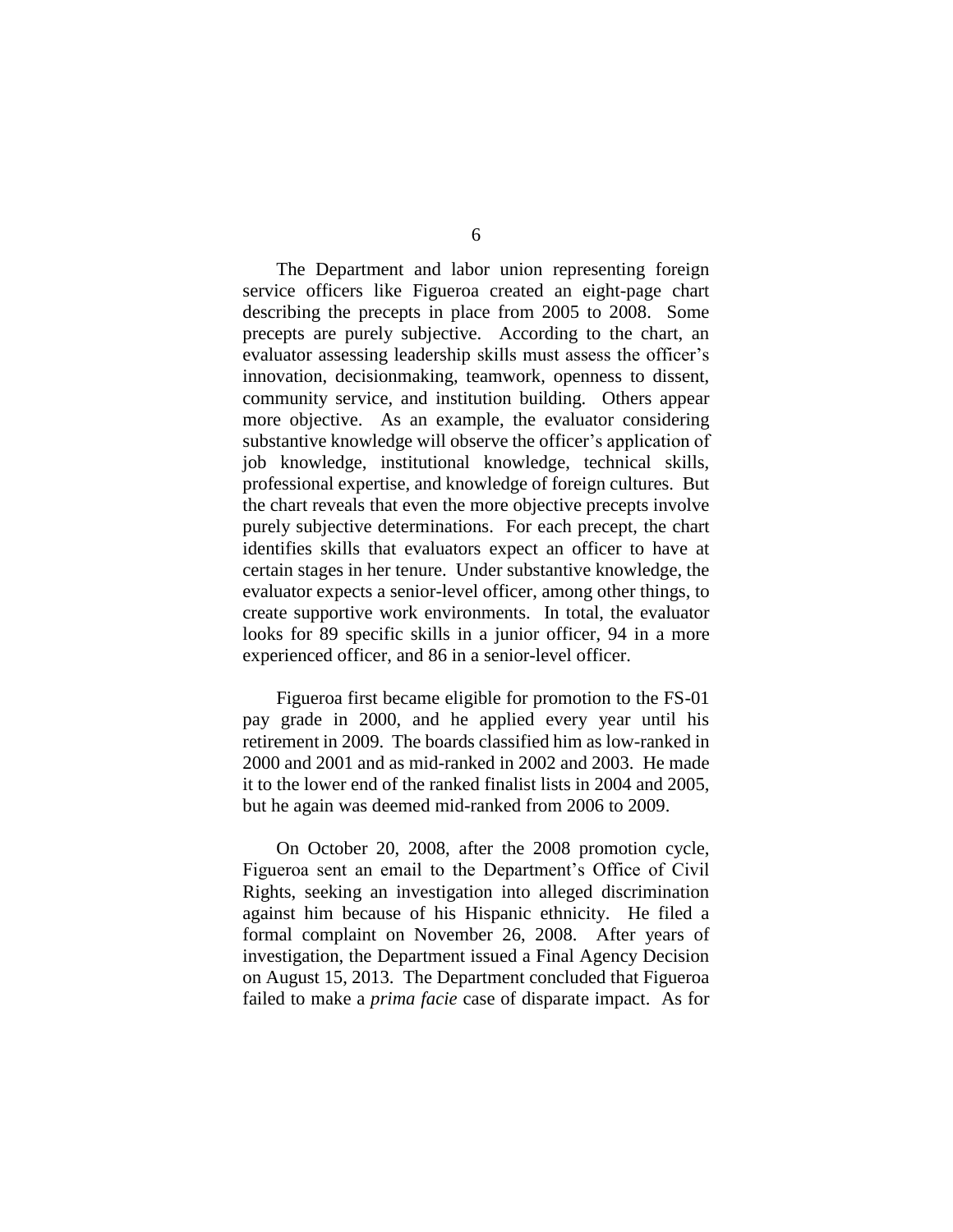disparate treatment, the Department found that he made a *prima facie* showing, but that he failed to prove that the proffered nondiscriminatory reason for his denial of promotion – application of the core precepts – was pretextual. Figueroa appealed to the Equal Employment Opportunity Commission (EEOC), which affirmed on March 1, 2016.

Within ninety days of receiving notice that the EEOC has acted on an appeal, an "aggrieved" employee "may file a civil action" in federal court. 42 U.S.C. § 2000e-16(c). On April 6, 2016, Figueroa filed his *pro se* action against the Secretary, asserting disparate impact and disparate treatment. After discovery had concluded, the parties filed motions for summary judgment as to both claims. The District Court granted the Secretary's motion in full, denied Figueroa's in full, and entered judgment on January 31, 2018.

Figueroa now seeks our review. On September 11, 2018, we denied the Secretary's motion for summary affirmance and appointed James Rosenthal as *amicus curiae* supporting Figueroa. Amelia Frenkel, who appeared as Rosenthal's cocounsel, presented Figueroa's case at oral argument. We thank Rosenthal and Frenkel for ably discharging their duties.

II.

We review summary judgment decisions *de novo*, considering the record evidence as a whole. *Wheeler v. Georgetown Univ. Hosp.*, 812 F.3d 1109, 1113 (D.C. Cir. 2016); *Hairston v. Vance-Cooks*, 773 F.3d 266, 271 (D.C. Cir. 2014). The District Court should grant summary judgment only if "there is no genuine dispute as to any material fact and the movant is entitled to judgment as a matter of law." FED. R. CIV. P. 56(a). "A genuine issue of material fact exists 'if the evidence, viewed in a light most favorable to the nonmoving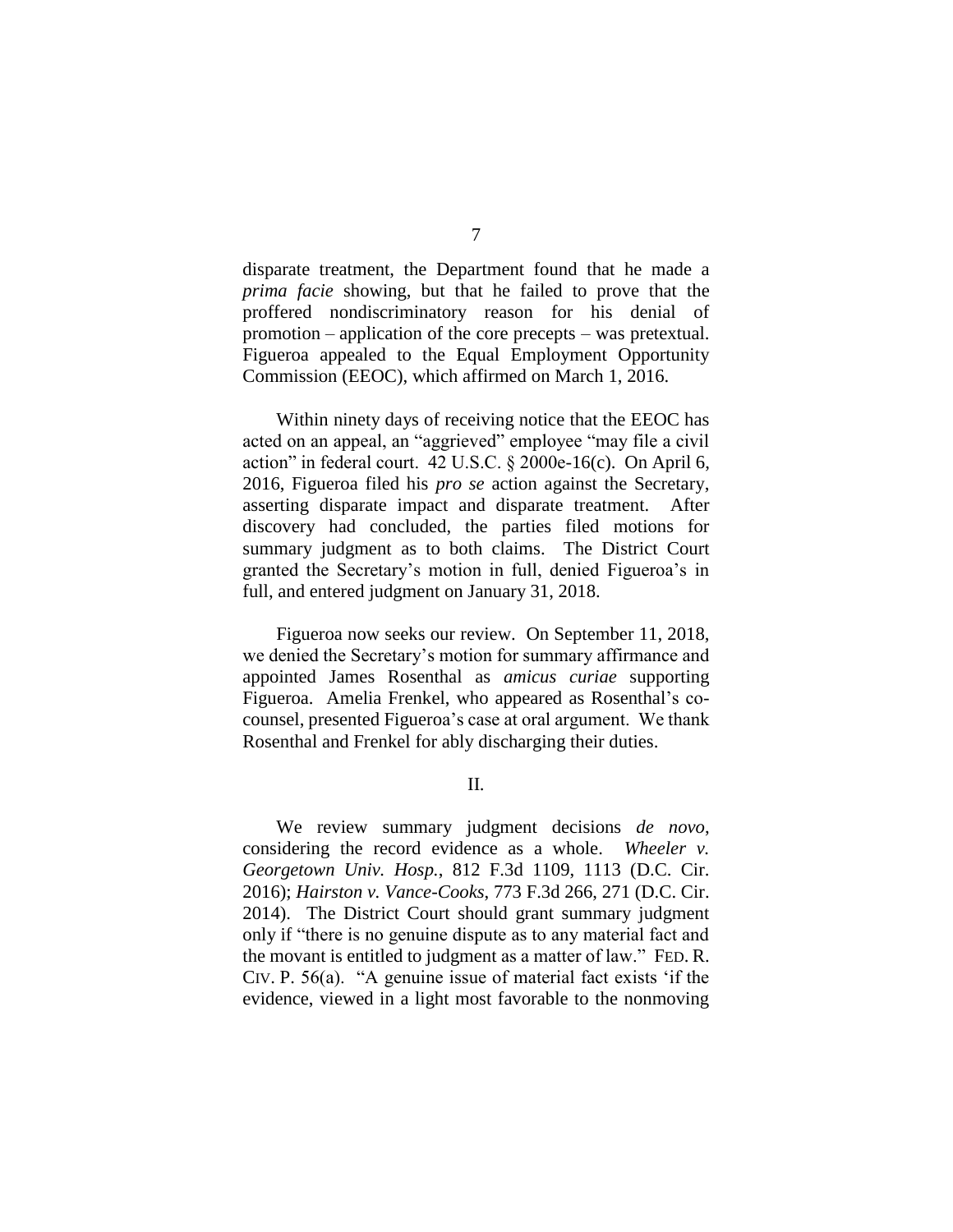party, could support a reasonable jury's verdict for the nonmoving party.'" *Hairston*, 773 F.3d at 271 (quoting *Hampton v. Vilsack*, 685 F.3d 1096, 1099 (D.C. Cir. 2012)).

#### III.

We first dispatch with the disparate impact claim. Under the theory, an employee attacks "employment practices that are facially neutral in their treatment of different groups but that in fact fall more harshly on one group than another and cannot be justified by business necessity." *Int'l Bhd. of Teamsters v. United States*, 431 U.S. 324, 335 n.15 (1977). She need not demonstrate "illicit motive." *Segar v. Smith*, 738 F.2d 1249, 1266 (D.C. Cir. 1984). Generally, the employee's initial burden is to identify the specific employment practice allegedly causing a disparate effect, *see* 42 U.S.C. § 2000e-2(k)(B)(i), and to make "a threshold showing of" a "significant statistical disparity" caused by that practice, *Ricci*, 557 U.S. at 587 (citation omitted). Once she has made the showing, the defendant must prove "the business necessity of the practice" or face liability under Title VII. *Segar*, 738 F.2d at 1267.

Figueroa challenges the fresh annual review given by the selection boards, which ignore the candidate's rankings in prior years. The District Court rejected the claim by making two alternative findings: (1) his evidence did not indicate a substantial enough disparity between Hispanic and Latino officers and others in the pool, and (2) the evidence does not establish causation. We need not decide the propriety of the first holding because we agree with the second.

Figueroa provides several pieces of evidence to bolster his disparate impact claim. Among them are statistics from 2006 to 2008 showing that no Hispanic or Latino candidate was promoted to the FS-01 pay grade, even though, during those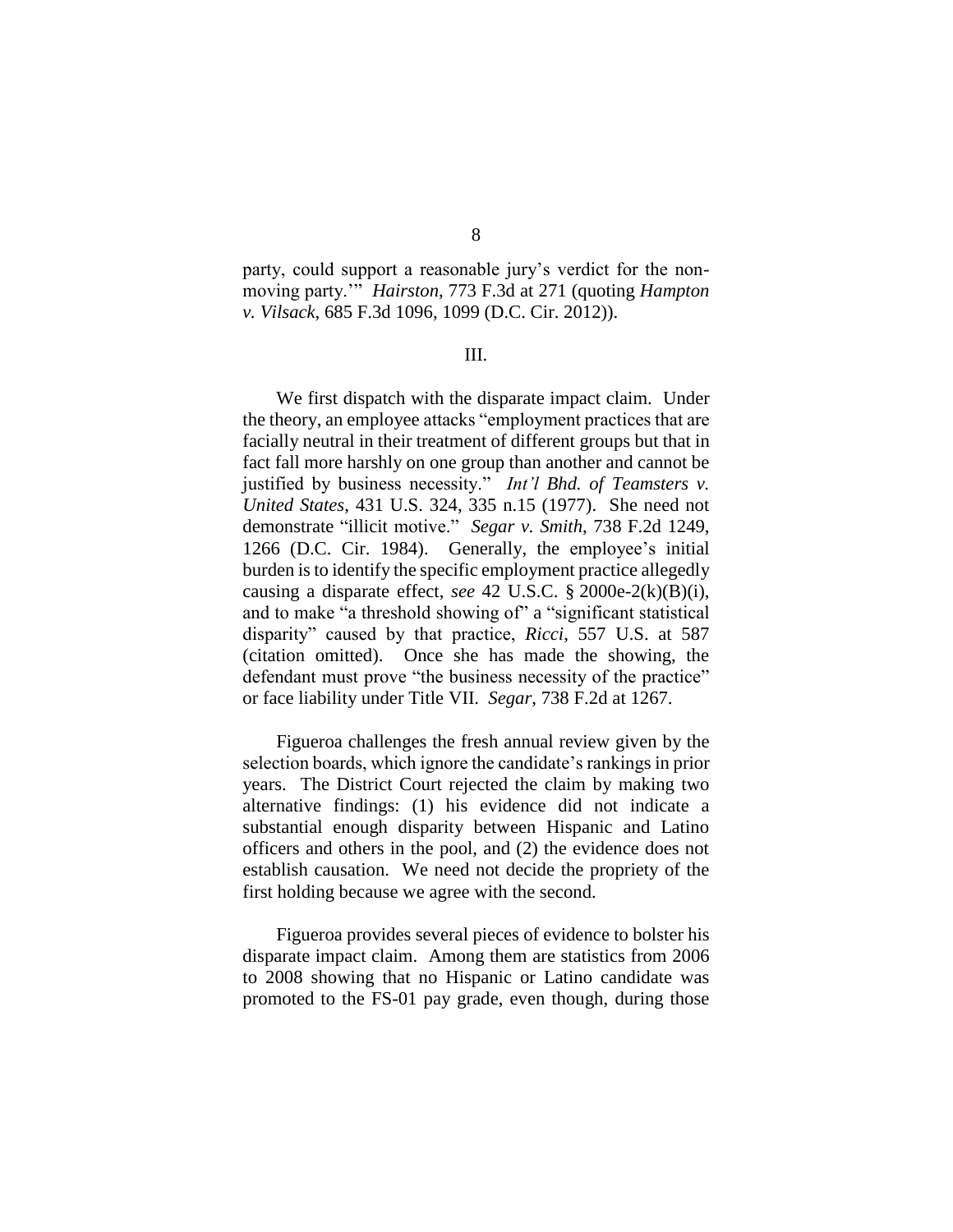years, Hispanic and Latino candidates made up 4.0% to 5.8% of the applicant pool and the overall promotion rate was 14.1% to 17.6%. "[S]mall numbers are not per se useless," and the "'inexorable zero' can raise an inference of discrimination even if the subgroup analyzed is relatively small." *See Valentino v. U.S. Postal Serv.*, 674 F.2d 56, 72-73 (D.C. Cir. 1982) (quoting *Teamsters*, 431 U.S. at 342 n.23) (disparate treatment case). Furthermore, statistics from even one year may support a *prima facie* case. *See Ricci*, 557 U.S. at 586-87; *see also Nash v. Consol. City of Jacksonville*, 905 F.2d 355, 358 (11th Cir. 1990).

Still, even if the record evidence indicates a substantial disparity, the evidence does not demonstrate how the annual refresh, as opposed to other aspects of the promotion process, leads to the disparity. To make a *prima facie* case, the plaintiff must produce sufficient evidence "demonstrating a causal connection" between the policy and the disparate impact. *Tex. Dep't of Hous. & Cmty. Affairs v. Inclusive Cmtys. Proj., Inc.*, 135 S. Ct. 2507, 2523 (2015); *accord* 42 U.S.C. § 2000e- $2(k)(1)(A)(i)$ .

Here, Figueroa and *amici* do not make any persuasive argument with respect to causation. Both point to nonstatistical evidence, but none of the cited materials even refers to – let alone establishes a connection with – the challenged refresh policy. Because no genuine issue of material fact exists and Figueroa fails to establish causation as a matter of law, the Secretary is entitled to summary judgment on the disparate impact claim.

### IV.

We now turn to the disparate treatment claim. Under the theory, a worker "seeks to prove that an employer intentionally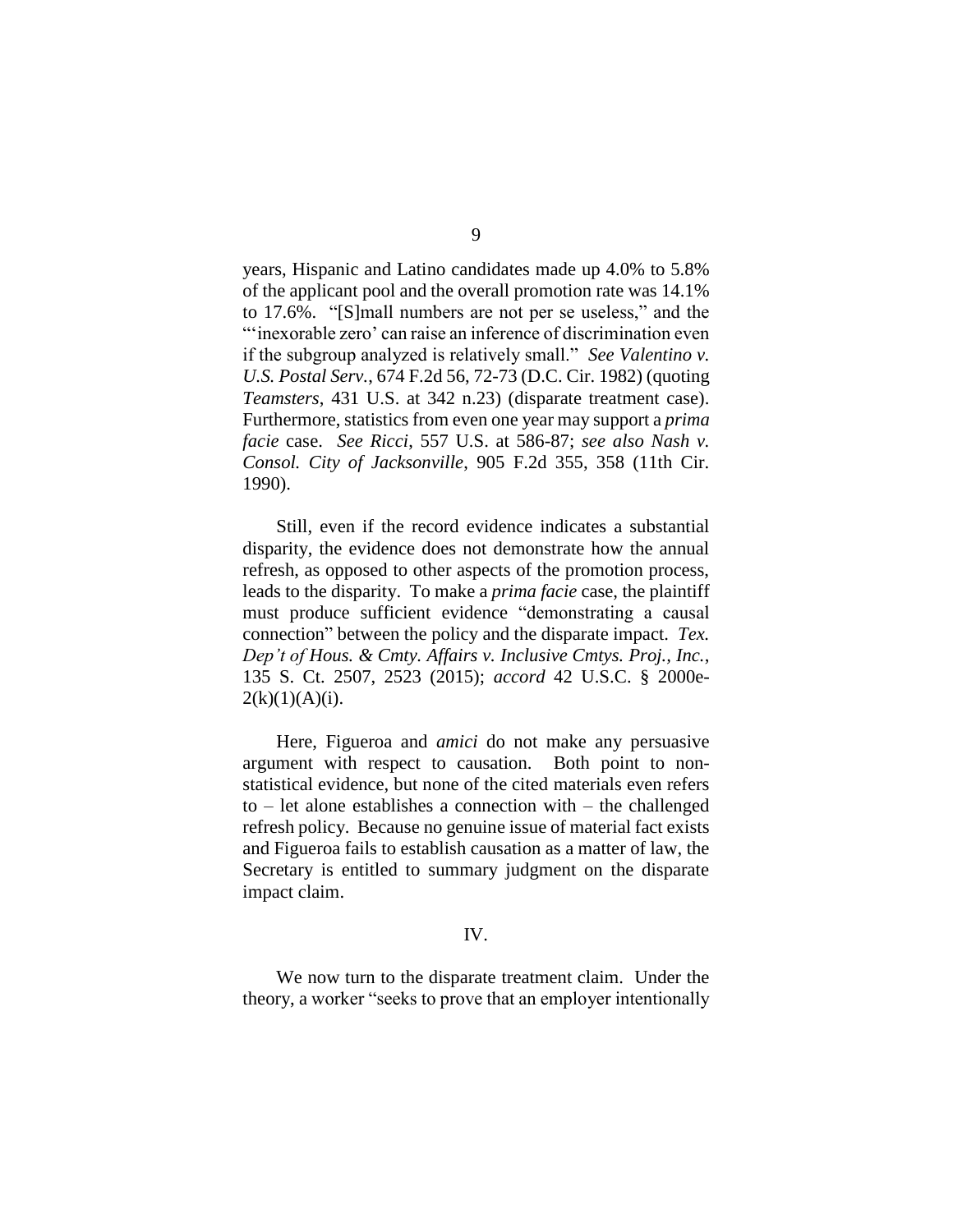'treats some people less favorably than others because of their race, color, religion, sex, or national origin.'" *Segar*, 738 F.2d at 1265 (quoting *Teamsters*, 431 U.S. at 335 n.15). "Proof of illicit motive is essential," and the employee "at all times" has the burden of proving "that the defendant intentionally discriminated against" her. *Id.* at 1265, 1267 (quoting *Texas Dep't of Cmty. Affairs v. Burdine*, 450 U.S. 248, 253 (1981)).

Employees often use the three-step *McDonnell Douglas* method of proof when they have only circumstantial evidence of improper intent. *Wheeler*, 812 F.3d at 1113; *see also Trans World Airlines, Inc. v. Thurston*, 469 U.S. 111, 121 (1985) (noting that the framework allows employees to have their "day in court despite the unavailability of direct evidence" (quoting *Loeb v. Textron, Inc.*, 600 F.2d 1003, 1014 (1st Cir. 1979))). The framework is "designed 'progressively to sharpen the inquiry into the elusive factual question of intentional discrimination.'" *Segar*, 738 F.2d at 1297 (Edwards, J., concurring) (quoting *Burdine*, 450 U.S. at 255 n.8). At the first stage, the employee must establish a *prima facie* case. *Wheeler*, 812 F.3d at 1113-14. If she does, "the burden then shifts to the employer to articulate a legitimate, nondiscriminatory reason for its action." *Id.* at 1114. If the employer meets its burden of production, the "burden then shifts back" to the employee, who must prove that, despite the proffered reason, she has been the victim of intentional discrimination. *Id.*

We have criticized the *McDonnell Douglas* framework as creating "largely unnecessary sideshow[s]" about what constitutes a *prima facie* case, providing little practical benefit to parties in the ordinary case, and failing to simplify judicial proceedings. *Brady v. Office of Sergeant at Arms*, 520 F.3d 490, 494 (D.C. Cir. 2008). We intimated our general expectation that, at the summary judgment stage, the District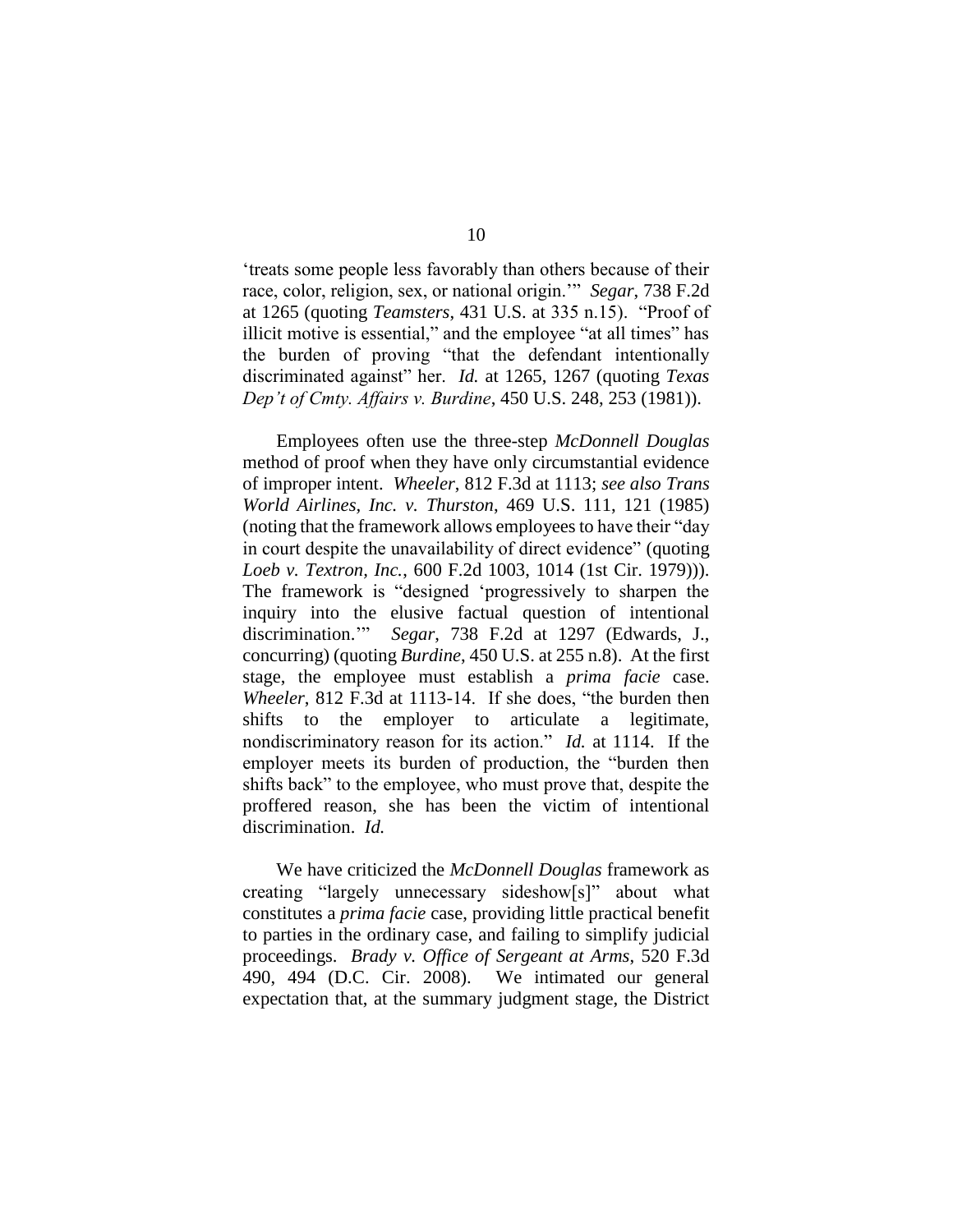Court will focus on the third prong: whether the employer intentionally discriminated. *Id.* We noted that, if the employer clearly presents a nondiscriminatory reason, the District Court's analysis of the *prima facie* factors at summary judgment becomes gratuitous, even confusing. *Id.* We further observed that employers ordinarily attempt to satisfy the second prong, and that they often succeed. *See id.* at 493; *cf.* 1 BARBARA T. LINDEMANN & PAUL GROSSMAN, EMPLOYMENT DISCRIMINATION LAW ch. 2.II.B (C. Geoffrey Weirich ed., 5th ed. 2012) ("The plaintiff's prima facie case rarely stands unrebutted.").

Given the doctrine's flexibility, we offered a shortcut for the District Court to tackle the "critical question of discrimination." *U.S. Postal Serv. Bd. of Governors v. Aikens*, 460 U.S. 711, 715 (1983) (quoting *Furnco Constr. Corp. v. Waters*, 438 U.S. 567, 577 (1978)). When the employer properly presents a legitimate, nondiscriminatory reason, the District Court "need not – *and should not* – decide whether the plaintiff actually made out a prima facie case" because it better spends its limited resources on assessing the third prong. *Brady*, 520 F.3d at 494.

But the *Brady* shortcut applies only if the parties properly move past the second step. *See id.* at 494 n.2. *Brady*'s suggested preference for merits resolution on the third prong is just that – a suggestion, which the District Court should follow only when feasible. *Brady* does not pretermit serious deliberation at the second prong. Nor does it imply that the District Court may relieve the employer of its burden, at the second prong, "to articulate a legitimate, nondiscriminatory reason for its action." *Wheeler*, 812 F.3d at 1114.Failing to articulate such a reason properly "is the legal equivalent of . . . having produced no reason at all." *Patrick v. Ridge*, 394 F.3d 311, 320 (5th Cir. 2004). A rush to the third prong may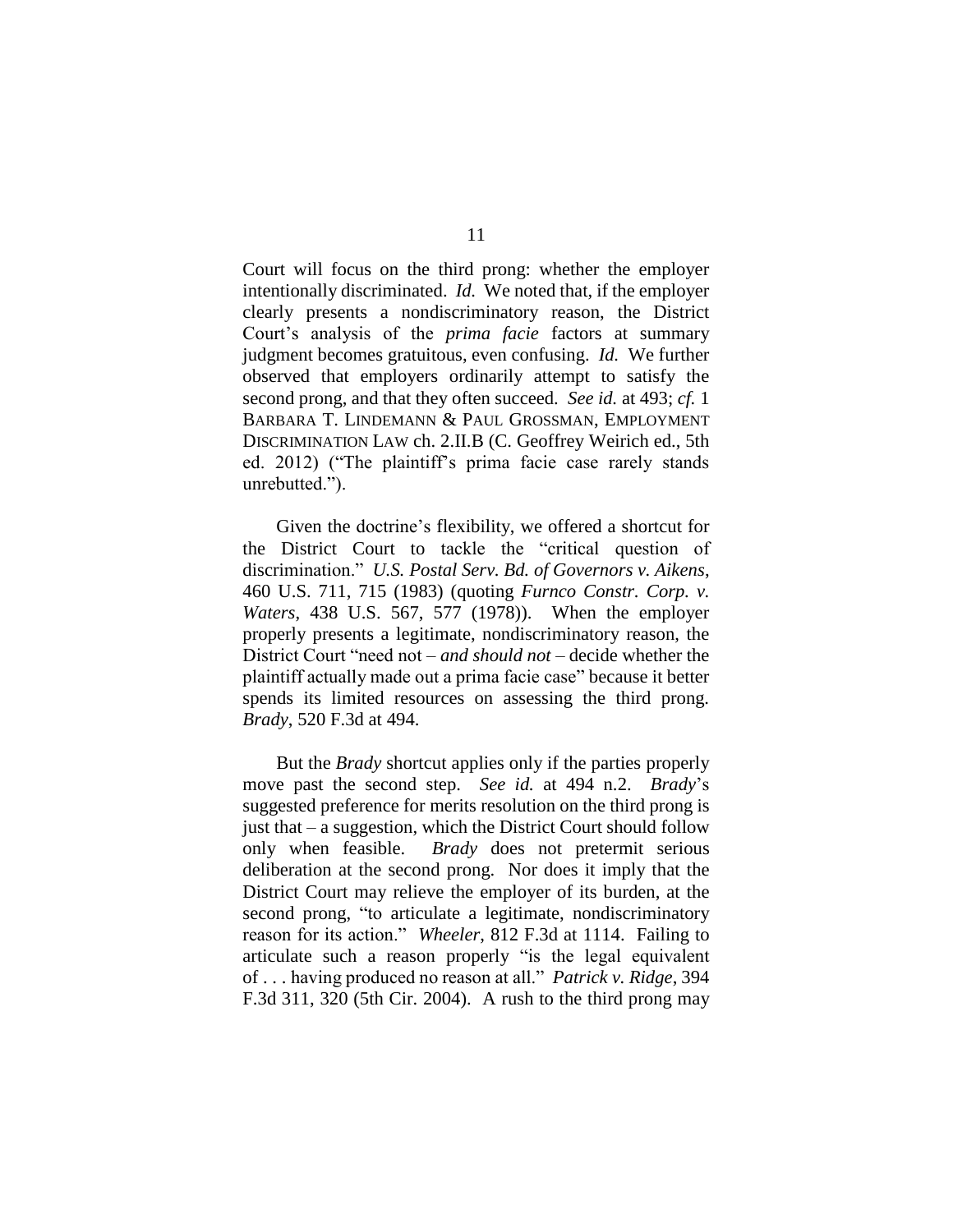deprive the employee of *McDonnell Douglas*'s unrebutted presumption of discrimination created by the *prima facie* case. *See, e.g.*, *Loyd v. Phillips Bros., Inc.*, 25 F.3d 518, 524 (7th Cir. 1994); *Hill v. Seaboard Coast Line R.R. Co.*, 767 F.2d 771, 774-75 (11th Cir. 1985).

Attempting to abide by *Brady*, the District Court labored over the second-prong analysis but ultimately determined that prior precedent required it to accept the Secretary's proffered reason: that the candidates who were promoted were better qualified than Figueroa. *See Figueroa*, 289 F. Supp. 3d at 221- 24. The District Court then concluded that he failed to raise a genuine issue of material fact as to pretext. *See id.* at 224-28.

We find that the District Court's conclusion at the second prong was mistaken. An employer cannot satisfy its burden of production with insufficiently substantiated assertions.We now clarify the requirements for an "adequate" evidentiary proffer by the employer, *see Shea*, 796 F.3d at 60, and explain why the Secretary's was flawed.

Numerous factors may come into play at the second prong. We list four here, expecting them to be paramount in the analysis for most cases. First, the employer must produce evidence that a factfinder may consider at trial (or a summary judgment proceeding). *See Segar*, 738 F.2d at 1268 (noting that evidence must be "admissible"). Second, the factfinder, if it "believed" the evidence, must reasonably be able to find that "the employer's action was motivated by" a nondiscriminatory reason. *Teneyck v. Omni Shoreham Hotel*, 365 F.3d 1139, 1151 (D.C. Cir. 2004); *see also Reeves v. Sanderson Plumbing Prods., Inc.*, 530 U.S. 133, 142 (2000) (noting that the District Court may not engage in "credibility assessment" of witnesses who present evidence (quoting *St. Mary's Honor Ctr. v. Hicks*, 509 U.S. 502, 509 (1993))). That is, the employer must "raise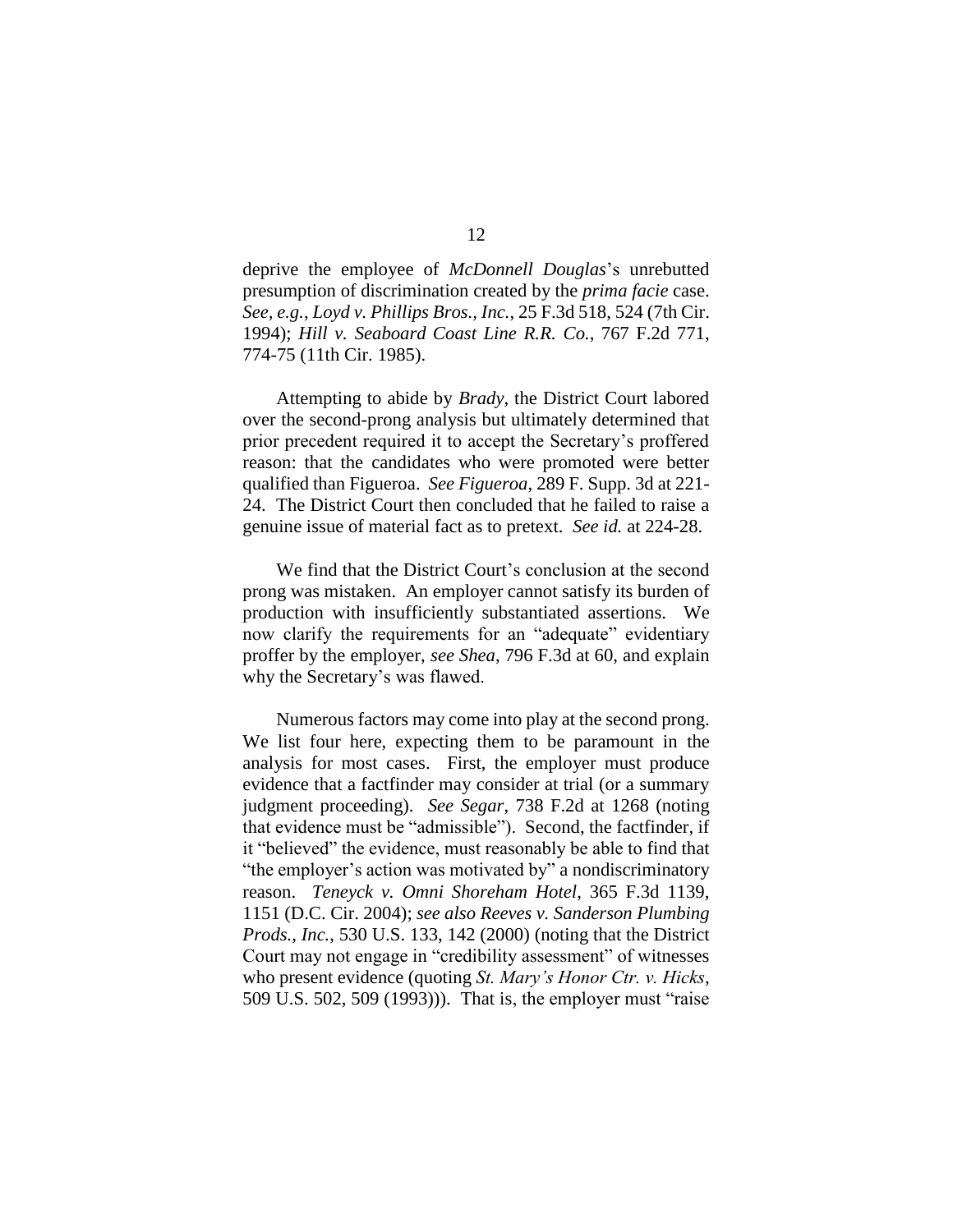a genuine issue of fact as to whether the employer intentionally discriminated against the" employee. 1 MERRICK T. ROSSEIN, EMPLOYMENT DISCRIMINATION LAW AND LITIGATION § 2:8 (2018); *accord Reeves*, 530 U.S. at 142; *St. Mary's Honor Ctr.*, 509 U.S. 502, 509 (1993); *Burdine*, 450 U.S. at 254. Third, the nondiscriminatory explanation must be legitimate. In other words, the reason must be facially "credible" in light of the proffered evidence. *Bishopp v. District of Columbia*, 788 F.2d 781, 788-89 (D.C. Cir. 1986).

A central purpose of the second prong is to "focus the issues" and provide the worker "with 'a full and fair opportunity' to attack the" explanation as pretextual. *Lanphear v. Prokop*, 703 F.2d 1311, 1316 (D.C. Cir. 1983) (quoting *Burdine*, 450 U.S. at 256). Thus, as the fourth factor, the evidence must present a "clear and reasonably specific explanation." *Segar*, 738 F.2d at 1269 n.13; *accord Burdine*, 450 U.S. at 258; *Royall v. Nat'l Ass'n of Letter Carriers, AFL-CIO*, 548 F.3d 137, 144 (D.C. Cir. 2008). A "plaintiff cannot be expected to disprove a defendant's reasons unless they have been articulated with some specificity." *Loeb*, 600 F.2d at 1011 n.5, *cited in Burdine*, 450 U.S. at 258.

Here, we think that the Secretary fails to meet the fourth factor (and therefore his burden of production) because his articulation of a purported legitimate, nondiscriminatory reason "conceal[s] the target" at which Figueroa must aim pretext arguments. *Lanphear*, 703 F.2d at 1316. The Secretary has produced an eight-page chart outlining the Department's core precepts, and Figueroa does not dispute its admissibility. The Secretary also has provided declarations from board members stating that they followed the precepts in considering Figueroa's file. The Secretary also proffers Figueroa's ultimate evaluation in 2008: mid-ranked. The Secretary contends that the evidence suffices to raise a triable issue of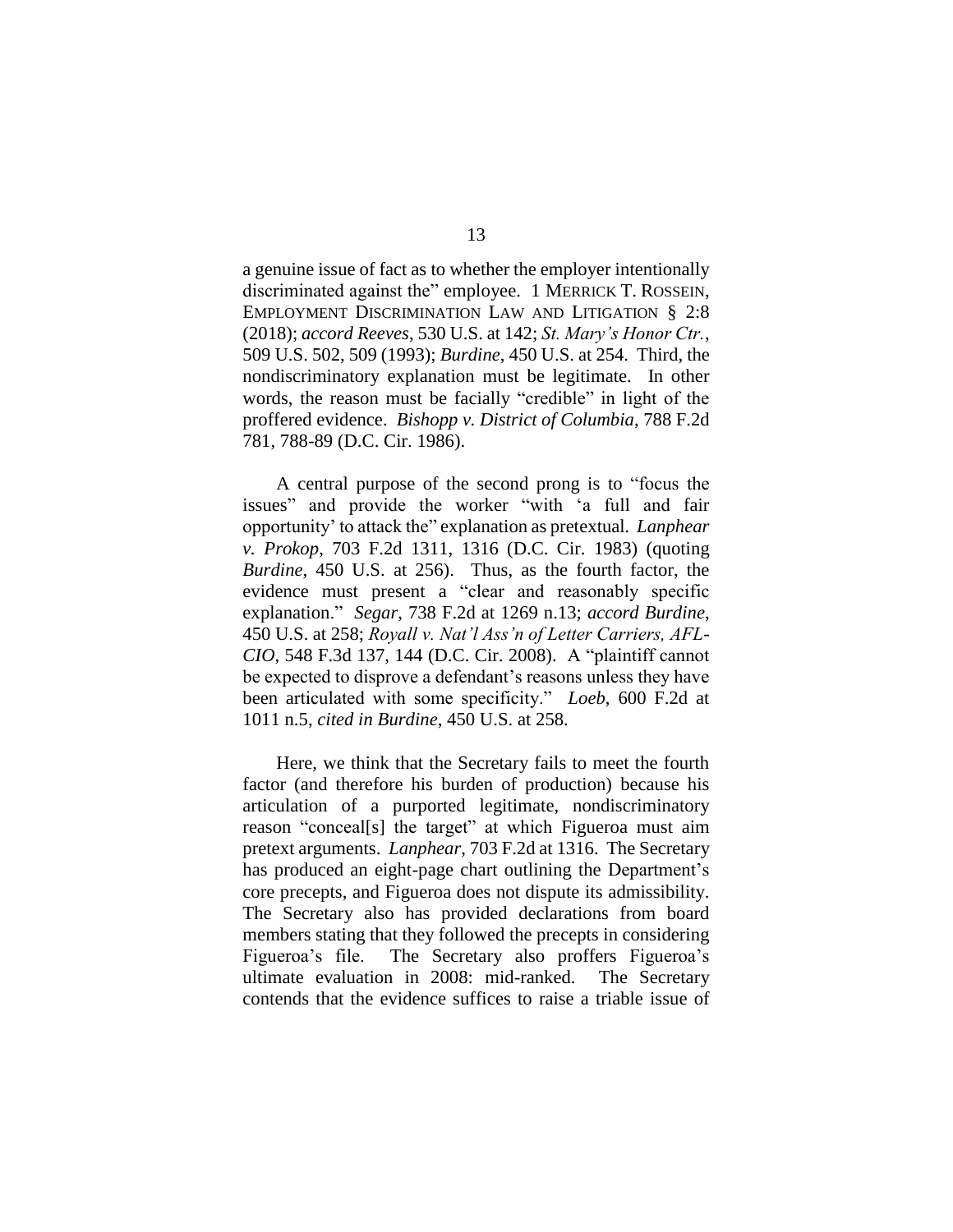fact regarding intentional discrimination. We disagree as a matter of law.

We acknowledge that the precepts are facially nondiscriminatory, and that applying such precepts – no matter how subjective the criteria – may constitute a legitimate reason for non-promotion. *See, e.g.*, *Browning v. Dep't of the Army*, 436 F.3d 692, 697 (6th Cir. 2006) ("[E]mployers may use matrices that reward applicants who meet subjective criteria."). Indeed, many evaluations require an intuitive, often idiosyncratic balancing of interests, and we do not secondguess legitimate business judgments. *See* 45C AM.JUR. 2D *Job Discrimination* § 2450 (2018) (deeming legitimate the promotion of "someone better qualified").

Still, with subjective standards, we also perceive an intolerable risk that a nefarious employer will use them as cover for discrimination. *See Lanphear*, 703 F.2d at 1316. *McDonnell Douglas* allows for employees to pierce the opacity and for factfinders to distinguish between good and bad actors. In our view, we frustrate the Supreme Court's design if we allow employers to satisfy their burden of production without a "clear and reasonably specific" explanation as to how the employers applied their standards to the employee's particular circumstances. *Segar*, 738 F.2d at 1269 n.13. Plaintiffs lack the resources (and the clairvoyance) to guess at how their respective decisionmakers interpreted the criteria and to explain away each standard at trial. We also expect that no reasonable jury would accept a vague and slippery explanation.

Homing in on the dangers of imprecise, subjective reasoning, the Eleventh Circuit has articulated a set of legal principles that we adopt today. The employer "may not merely state that the employment decision was based on the hiring of the 'best qualified' applicant." *Steger v. Gen. Elec. Co.*, 318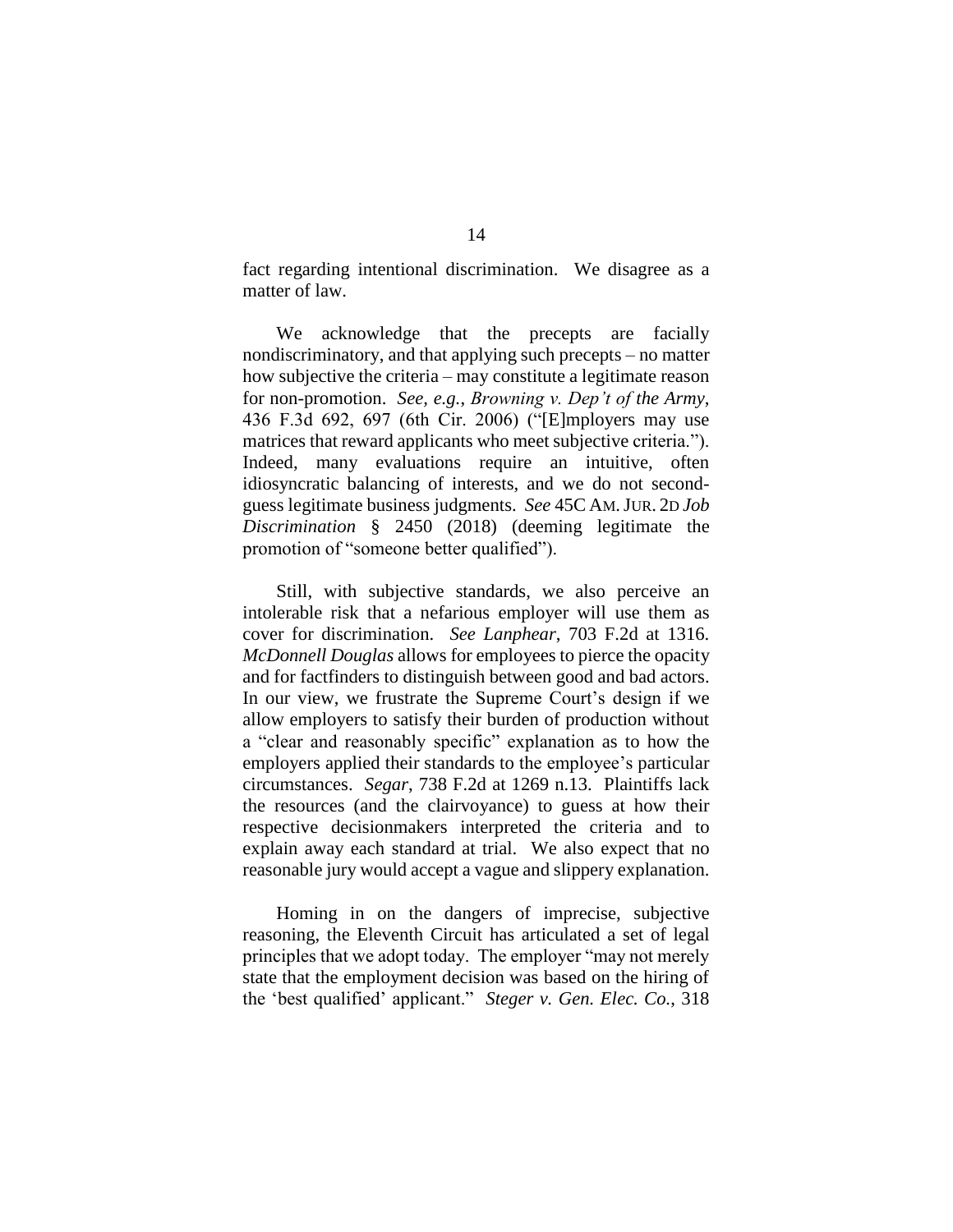F.3d 1066, 1076 (11th Cir. 2003); *see also Chapman v. AI Transport*, 229 F.3d 1012, 1034 (11th Cir. 2000) (en banc) ("[I]t might not be sufficient for a defendant employer to say it did not hire the plaintiff applicant simply because 'I did not like his appearance' with no further explanation."). As the Eleventh Circuit persuasively argues, such a vague statement "leaves no opportunity for the employee to rebut the given reason as a pretext." *Increase Minority Participation by Affirmative Change Today of Nw. Fla., Inc. (IMPACT) v. Firestone*, 893 F.2d 1189, 1194 (11th Cir. 1990).Instead, the employer must "articulate specific reasons for that applicant's qualifications such as 'seniority, length of service in the same position, personal characteristics, general education, technical training, experience in comparable work or any combination' of such criteria." *Steger*, 318 F.3d at 1076 (quoting *IMPACT*, 893 F.2d at 1194); *see also Alexander v. Fulton Cty.*, 207 F.3d 1303, 1342-43 (11th Cir. 2000) (finding that an employer failed to provide a sufficient reason for promoting two candidates because the evidence "failed to identify *any* specific qualifications of [the other candidates'] that explained his appointment"), *overruled in part on other grounds by Manders v. Lee*, 338 F.3d 1304 (11th Cir. 2003) (en banc).

Every sister circuit confronting the issue has agreed with the Eleventh Circuit. The Fifth, Sixth, and Seventh Circuits now demand proffers of evidence reasonably revealing how the employer applied subjective standards to the worker's circumstances. *See Alvarado v. Tex. Rangers*, 492 F.3d 605, 616-18 (5th Cir. 2007) (noting that a "subjective reason for not selecting a candidate" will satisfy the second prong "only if the employer articulates a clear and reasonably specific basis for [the] subjective assessment," and finding insufficient the employee's lower interview scores because the employer provided no "explanation" or "evidence" for why other candidates were evaluated more favorably or of their "relative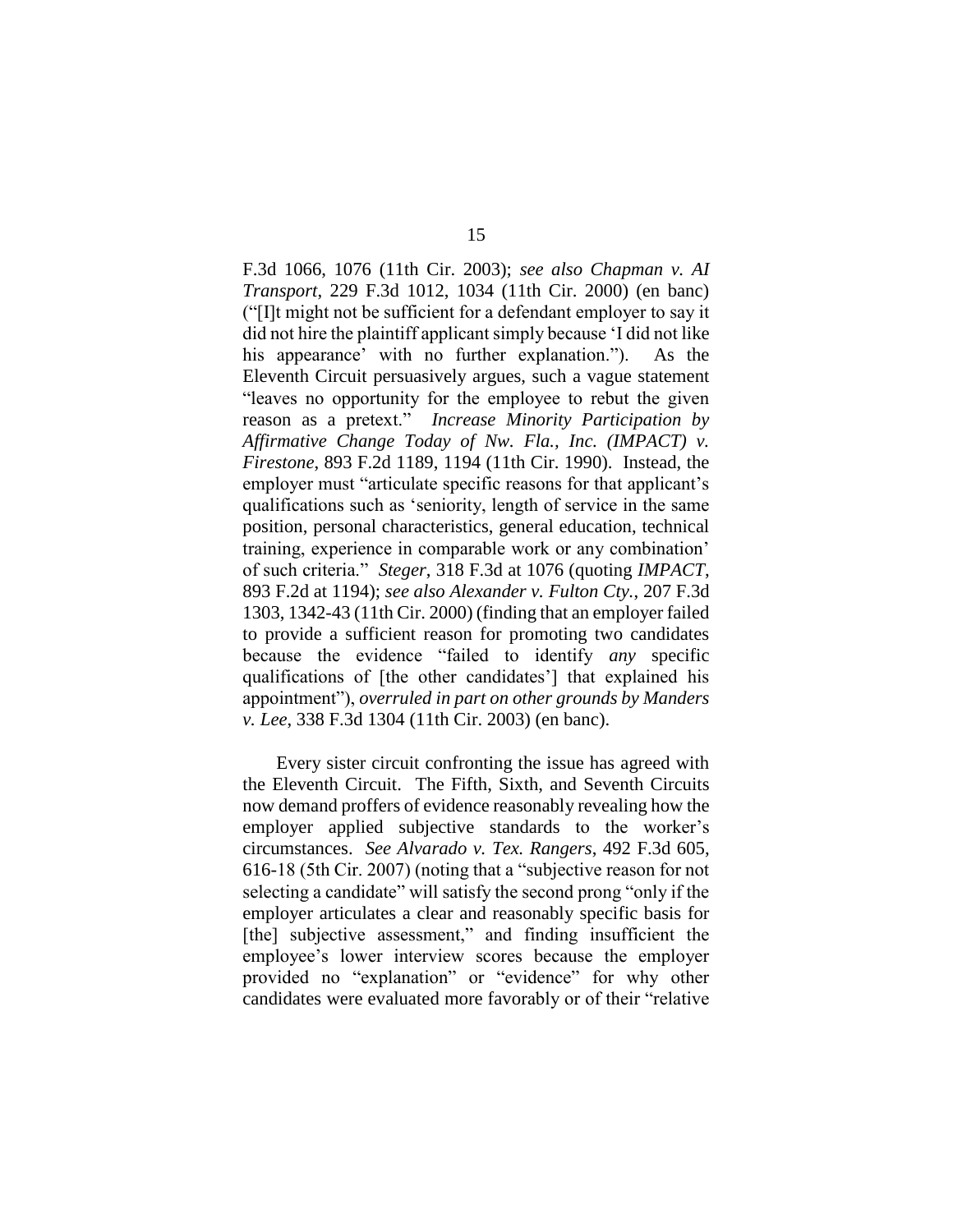qualifications"); *EEOC v. Target Corp.*, 460 F.3d 946, 957 (7th Cir. 2006) (rejecting the mere assertion that the employee "did not meet the requirements" because the employer failed to "give a clear statement as to which requirements [he] lacked"); *Patrick*, 394 F.3d at 317 (holding that the employer must articulate a relatively "specific" reason "in some detail," and finding insufficient the employer's proffered reason because it was "bald and amorphous"); *Tye v. Bd. of Educ. of Polaris Joint Vocational Sch. Dist.*, 811 F.2d 315, 319 (6th Cir. 1987) ("[The decisionmaker]'s statement that he did what he thought was best for [the employer] is a subjective reason which is legally insufficient to rebut [the employee]'s *prima facie* case."), *abrogated in part on other grounds by St. Mary's Honor Ctr. v. Hicks*, 509 U.S. 502 (1993); *Rowe v. Cleveland Pneumatic Co., Numerical Control, Inc.*, 690 F.2d 88, 96- 97 & n.17 (6th Cir. 1982) (rejecting reason that the decisionmakers "did not want" the worker after completing a "subjective evaluation procedure," and finding that neither "reference" to the employee's "occasional admonishments" in the past nor a "passing reference . . . to some deficiency in the [employee]'s job rating" suffices (quoting *Loeb*, 600 F.2d at 1011 n.5)).

*Lyons v. England*, 307 F.3d 1092 (9th Cir. 2002), is not to the contrary. The Ninth Circuit turned to the third *McDonnell Douglas* step even though the employer asserted as its reason, "[w]ithout indicating specific weaknesses," that the employees at issue were "not the best qualified." *Id.* at 1117. A review of the briefing in *Lyons* shows that the employees failed to challenge the reason's sufficiency at the second prong. *See* Appellants' Reply Brief at 7-8, *Lyons v. England*, No. 00- 55343 (9th Cir. filed Aug. 17, 2000), 2000 WL 33989712; Brief for Appellee Honorable Richard Danzig, Secretary of the Navy at 36-38, *Lyons v. England*, No. 00-55343 (9th Cir. filed Aug. 10, 2000), 2000 WL 33981184. Later cases in the Ninth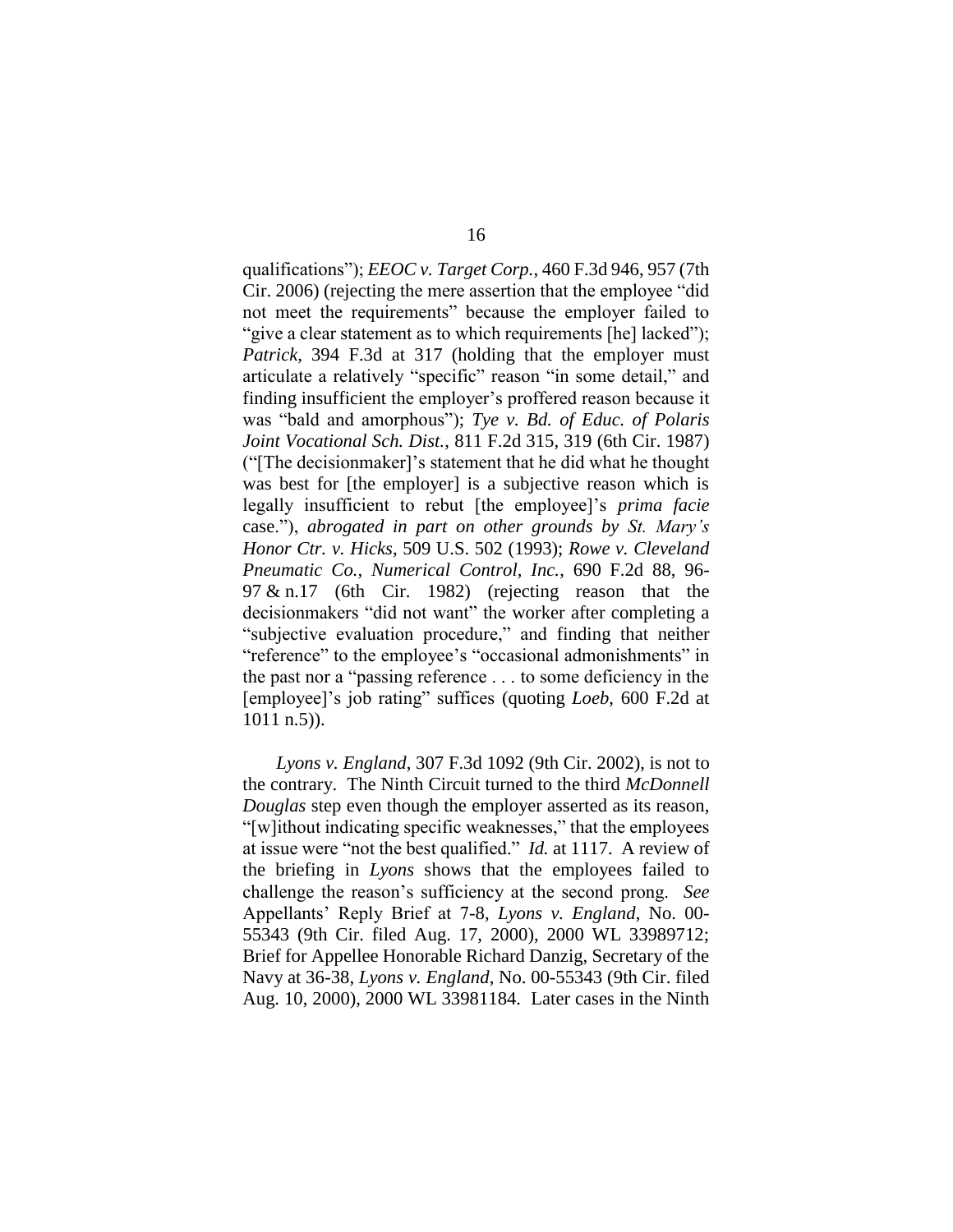Circuit have clarified that the articulated reason must be reasonably specific to the particular worker. *See Diaz v. Eagle Produce Ltd. P'ship*, 521 F.3d 1201, 1211 (9th Cir. 2008) (finding insufficient an employer's explanation that the employee "was discharged as part of a general reduction in force" because such a general statement "does not explain why [the particular employee] was chosen to be part of the discharged group); *Davis v. Team Elec. Co.*, 520 F.3d 1080, 1094 (9th Cir. 2008) (rejecting "economic reasons" because it did not explain why the employee "in particular was laid off").

We also do not interpret the Eighth Circuit's holdings to conflict with the majority view. The Eighth Circuit in *Hilde v. City of Eveleth*, 777 F.3d 998 (8th Cir. 2015), and *Torgerson v. City of Rochester*, 643 F.3d 1031 (8th Cir. 2011) (en banc), proceeded to the third prong while appearing to accept rather vague statements by the employer. *See Hilde*, 777 F.3d at 1007 ("[The selected candidate] was simply 'the most qualified candidate for the position.'"); *Torgerson*, 643 F.3d at 1047 ("'[B]oth scored significantly lower than other candidates....  $[B]$ oth ... were lacking in qualifications as compared to the higher ranking candidates.'"). But the employees in both cases failed to raise any argument with respect to the second prong. *See* Appellant's Reply Brief at 8- 15, *Hilde v. City of Eveleth*, No. 14-1016 (8th Cir. filed Apr. 29, 2014), 2014 WL 1879017; Plaintiffs-Appellants Brief at 35, *Torgerson v. City of Rochester*, No. 09-1131 (8th Cir. filed Mar. 10, 2009) (en banc), ECF No. 3525991.

In *Nelson v. USAble Mutual Insurance Co.*, 918 F.3d 990 (8th Cir. 2019), the Eighth Circuit held that a black employee's lower score on an interview was a legitimate, nondiscriminatory reason for her employer's decision to promote a white applicant instead of her, *see id.* at 993. Although the Eighth Circuit makes no reference to the case law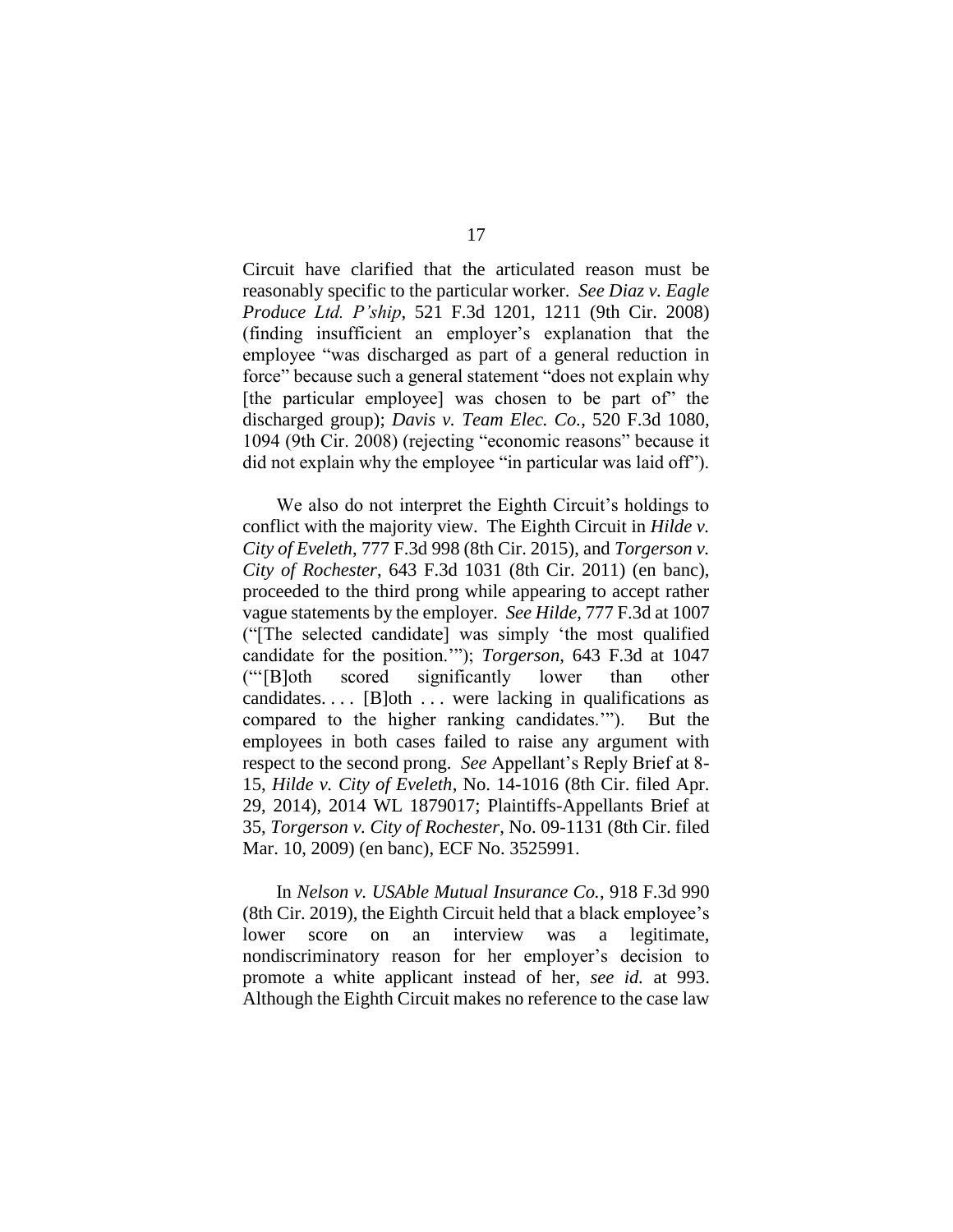established in the Eleventh Circuit, the evidence the employer proffered would satisfy the standards we articulate today.

The employer implemented a specific scoring and assessment system for its interviews, "ask[ing] each applicant the same questions and scor[ing] their responses 1-5 in eleven separate categories." *Id.* at 992. The employer provided not only evidence of the white applicant's record but also the employer's completed scoresheets to the Eighth Circuit and the plaintiff. The eleven criteria were clearly delineated and based on the applicant's skills, knowledge, education, and experience. *See* Reply Brief of Appellant Corrie Nelson at 16, *Nelson v. USAble Mut. Ins. Co.*, No. 18-1439 (8th Cir. filed June 13, 2018), 2018 WL 3089602. The scoresheets notified the plaintiff that, although she had better scores in multitasking than the white applicant, she had worse ones in five other categories: oversight skills for daily operations, ability to work independently, leadership skills, sales skills, and knowledge of the customer-service process. *Id.* The pair were also deemed evenly matched on the other five criteria: initiative, products knowledge, highest degree and related experience, supervisory experience, and system experience. *Id.*

With the scoresheets and precise breakdown between the two candidates, the plaintiff easily could determine which factors she should challenge at the third prong of the *McDonnell Douglas* framework. In her case, the plaintiff attempted to show pretext by pointing out, among other things, that she had a master's degree while the white applicant had only a high school diploma, and that there was no evidence in the record that the white applicant had any management experience. *See id.* at 18-19. Even though the Eighth Circuit ultimately rejected her arguments, *see Nelson*, 918 F.3d at 993- 94, we cannot say the employer's proffered evidence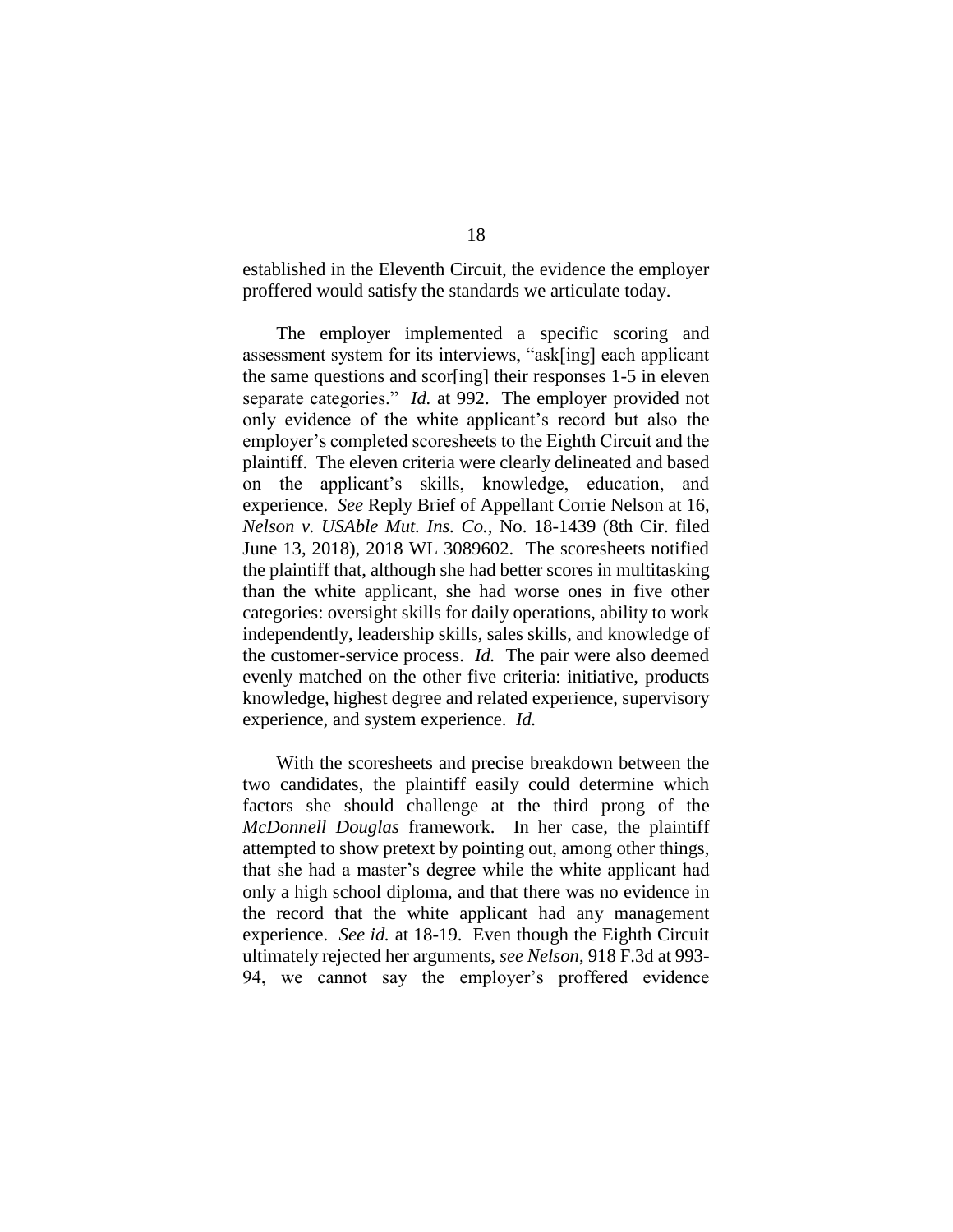"conceal[ed] the target" for those pretext challenges, *see Lanphear*, 703 F.2d at 1316.

Moreover, the Eleventh Circuit's rules are consistent with what employers have done in various cases before us. In *Holcomb v. Powell*, 433 F.3d 889 (D.C. Cir. 2006), not only did the employer point to specific evaluation criteria and assert that it had promoted the most qualified candidate for a supervisor position related to Equal Employment Opportunity (EEO) complaints, but also it provided significant evidence bolstering the claim. The decisionmaker explained in an affidavit that she thought the promoted candidate was more qualified because the former's "background as a paralegal and EEO counselor gave her a broader understanding of the administrative EEO complaint and district court process as well as more [relevant] hands-on experience than" the plaintiff, and because the plaintiff listed no "work experience" related to the listed criteria. *Id.* at 896. Such evidence reasonably indicated to the employee that her work experience was the issue.

In *Stewart v. Ashcroft*, 352 F.3d 422 (D.C. Cir. 2003), the plaintiff was passed over for a director position, and the government said its nondiscriminatory reason was that the other candidate was more qualified. The government provided evidence that the plaintiff "rarely" attended management meetings, received complaints about not being involved in management, and provided as his application a photocopy of someone else's memorandum describing the plaintiff's managerial skills. *Id.* at 428-29. Meanwhile, the other candidate prepared a twenty-one-page application detailing his managerial vision. *Id.* at 429. The government's evidence fairly put the plaintiff on notice of what reasoning he must challenge: the other candidate's "more keen interest in management." *Id.* at 428.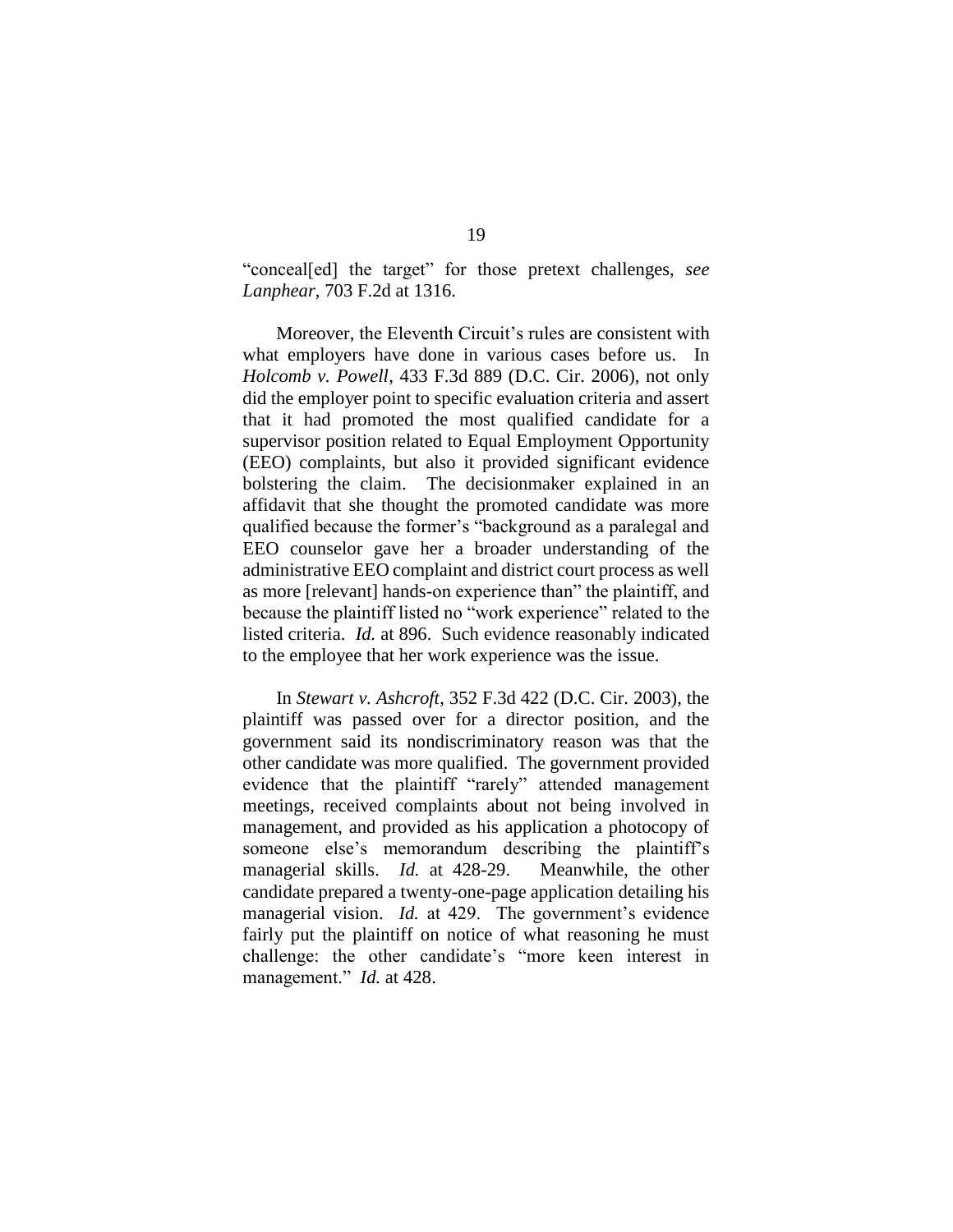In *Paquin v. Federal National Mortgage Association*, 119 F.3d 23 (D.C. Cir. 1997), the employer produced three years of annual evaluations, in which the fired plaintiff received notice of "substandard performance" in three areas: the existence of "'repeated or blatant errors' in . . . work," the need for "increased creativity," and the need for "greater insight into investor preferences and valuation processes," *id.* at 27. By articulating those specific grounds, the employer gave the plaintiff targets at which to aim.

Furthermore, our understanding of the second prong does not conflict with the holdings in *Adeyemi v. District of Columbia*, 525 F.3d 1222 (D.C. Cir. 2008); *Carter v. George Washington University*, 387 F.3d 872 (D.C. Cir. 2004); *Fischbach v. District of Columbia Department of Corrections*, 86 F.3d 1180 (D.C. Cir. 1996); or *Milton v. Weinberger*, 696 F.2d 94 (D.C. Cir. 1982).

In *Adeyemi*, we stated that the employer "has asserted a legitimate, non-discriminatory reason for not hiring [the plaintiff] – namely, that it hired [two other applicants] because they were better qualified." 525 F.3d at 1227. And in *Fischbach*, we said: "The Department says that it chose between [the two candidates] based solely upon their answers during the interview, as reflected in the score that the interview panel assigned to each applicant." 86 F.3d at 1182. We accepted the reasons and proceeded to the third prong of the *McDonnell Douglas* framework. But in both cases, the plaintiffs conceded that the government had nondiscriminatory reason. *See* Final Brief of the District of Columbia at 15, *Adeyemi v. District of Columbia*, No. 07-7077 (D.C. Cir. filed Feb. 26, 2008), 2008 WL 544496; Brief of Appellee at 16, *Fischbach v. D.C. Dep't of Corr.*, Nos. 95- 7154, 95-7167 (D.C. Cir. filed Jan. 30, 1996), 1996 WL 33662349.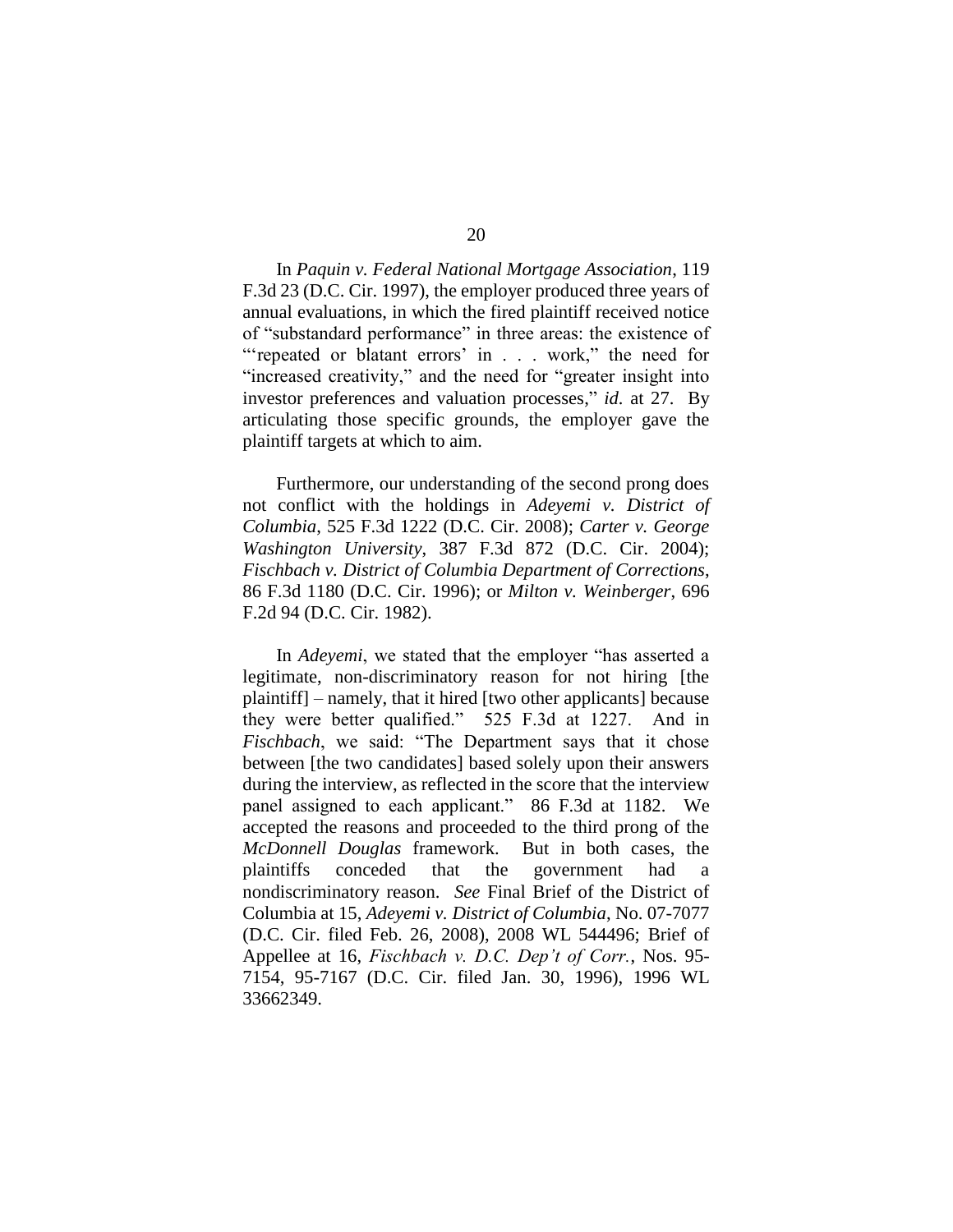In *Milton*, we rejected a pre-*Burdine* Circuit precedent placing an unduly stringent burden on the employer at the second prong, and we said we had "little difficulty affirming the District Court's finding that [the employer] satisfactorily articulated" the reason for not hiring one of the plaintiffs. 696 F.2d at 99. In our view, "[t]he record seem[ed] clear" that the plaintiff would not have scored highly enough on the employer's evaluation to be selected for a position. *Id.* Although we omitted discussion on whether the employer reasonably explained why her marks were lower than others, the briefing in the case failed to present such an argument. *See* Brief for Appellants at 9-12, *Milton v. Weinberger*, No. 81- 2200 (D.C. Cir. filed Feb. 18, 1982) (on file with the Circuit Library of the United States Court of Appeals, District of Columbia Circuit).

In *Carter*, we dealt with nondiscriminatory reasons for two adverse actions. One of the actions was thoroughly explained. The employer preferred one candidate over the plaintiff for a fundraising director position. The proffered evidence showed that the decisionmaker thought the plaintiff was worse because she "had no pertinent experience working with potential major donors" and "had never directed a fund-raising campaign of any size." *Carter*, 387 F.3d at 881.

The other action was not. Without further comment, we accepted the employer's reason that the plaintiff "interviewed poorly" before the recommending committee. *Id.* at 879. In a cursory statement in the middle of a paragraph, the plaintiff in her briefing submitted that the employer failed to explain its reason. Appellant's Corrected Brief at 19 ("[T]he . . . affidavit does not specify . . . what interviewing skills she . . . lacked."), *Carter v. George Wash. Univ.*, No. 01-7203 (D.C. Cir. filed Feb. 24, 2004), 2004 WL 5844233. But a fair reading of the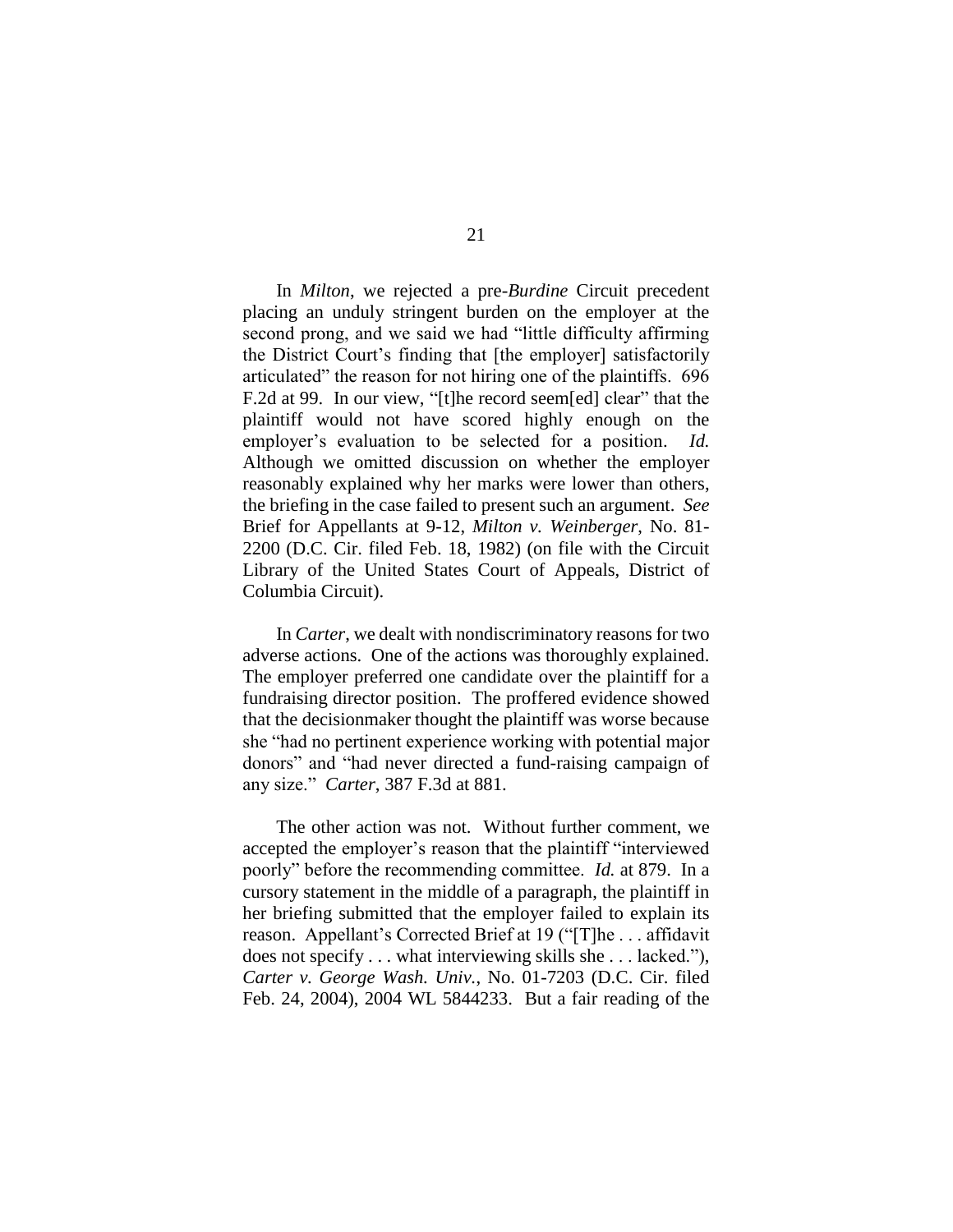brief shows that the plaintiff was directing her arguments toward the third *McDonnell Douglas* prong. Moreover, the District Court explained below that the plaintiff in fact conceded that she interviewed poorly. *See Carter v. George Wash. Univ.*, 180 F. Supp. 2d 97, 106 (D.D.C. 2001), *aff'd*, 387 F.3d 872 (D.C. Cir. 2004). Thus, she failed fairly to present the argument Figueroa persuasively articulates today. We would have asked for more had she raised the issue. *See Target*, 460 F.3d at 957 ("[I]f the employer rejected an applicant because he gave a 'poor interview,' the employer must explain what specific characteristics it perceived as 'poor,' such as the applicant's interview responses were unclear and off point.").

Accordingly, we hold that an employer at the second prong must proffer admissible evidence showing a legitimate, nondiscriminatory, clear, and reasonably specific explanation for its actions. The evidence must suffice to raise a triable issue of fact as to intentional discrimination and to provide the employee with a full and fair opportunity for rebuttal. When the reason involves subjective criteria, the evidence must provide fair notice as to how the employer applied the standards to the employee's own circumstances. Failing to provide such detail – that is, offering a vague reason – is the equivalent of offering no reason at all.

V.

Reviewing *de novo* the legal analysis of the second prong, s*ee Pullman-Standard v. Swint*, 456 U.S. 273, 287 & n.17 (1982), we find that the District Court erred in accepting the Department's vague reason. None of the presented evidence sheds light on how the selection boards applied the core precepts to Figueroa's case. All we know is that the board determined Figueroa to be mid-ranked – which at most says he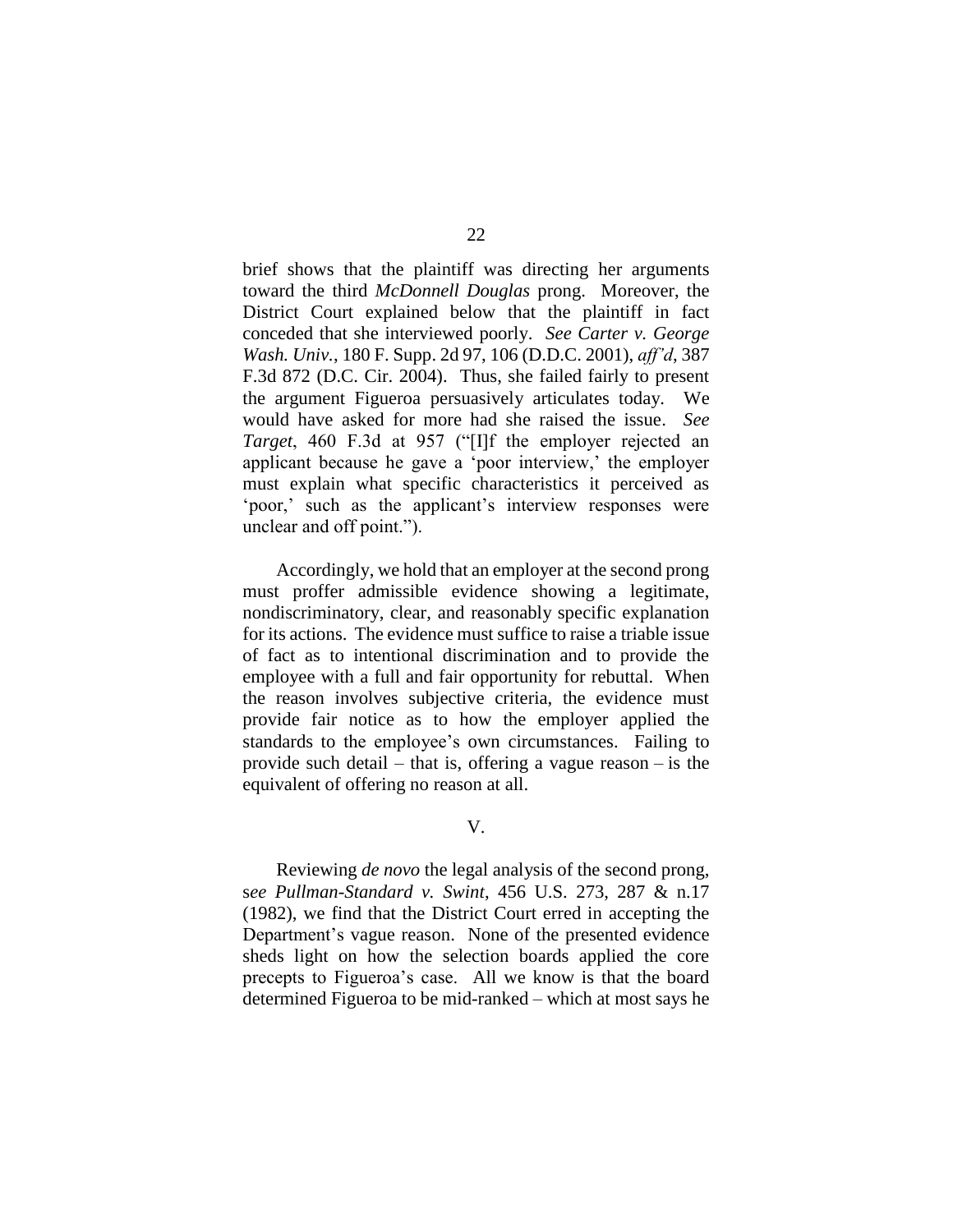was not deficient in any relevant skill. But that fact does not explain why the boards deemed him less qualified than the highest-ranked candidates.

We see a close analogy between this case and a context familiar to us and employment discrimination lawyers: grading in a law school exam. The grading criteria are clear and unsurprising: writing style, quality of the case citations, and sophistication of the legal and factual analysis. But an eager law student who receives a B under the rubric needs more to understand, and perhaps challenge, her grade. Law students ordinarily are evaluated on a curve. The professor may believe a B student to be proficient, even excellent, on all three fronts yet, for some reason, not to be among the top of the pack. Perhaps the reason is benign; the curve was just too tight. But perhaps the professor had indigestion while reading her exam answers. The student is left only to speculate on whether her subjectively determined grade was reasonable or unfair. Unless provided with additional information (such as a model answer) that shows what differentiates her from the best, the student is unable to understand her professor's reasoning and muster a persuasive case for raising her mark.

Likewise here, unless the Secretary provides Figueroa with some evidence explaining how Figueroa compared to the top-ranked finalists, Figueroa is deprived of a full and fair opportunity to make his case. The problem is worse for Figueroa than for the law student in our analogy, because he must address dozens of criteria.

The Secretary also proffered declarations made by seven of the twelve board members during the EEOC proceedings. Figueroa does not challenge their admissibility. Four stated that they considered the core precepts. But none of the declarants explained what differentiated the best candidates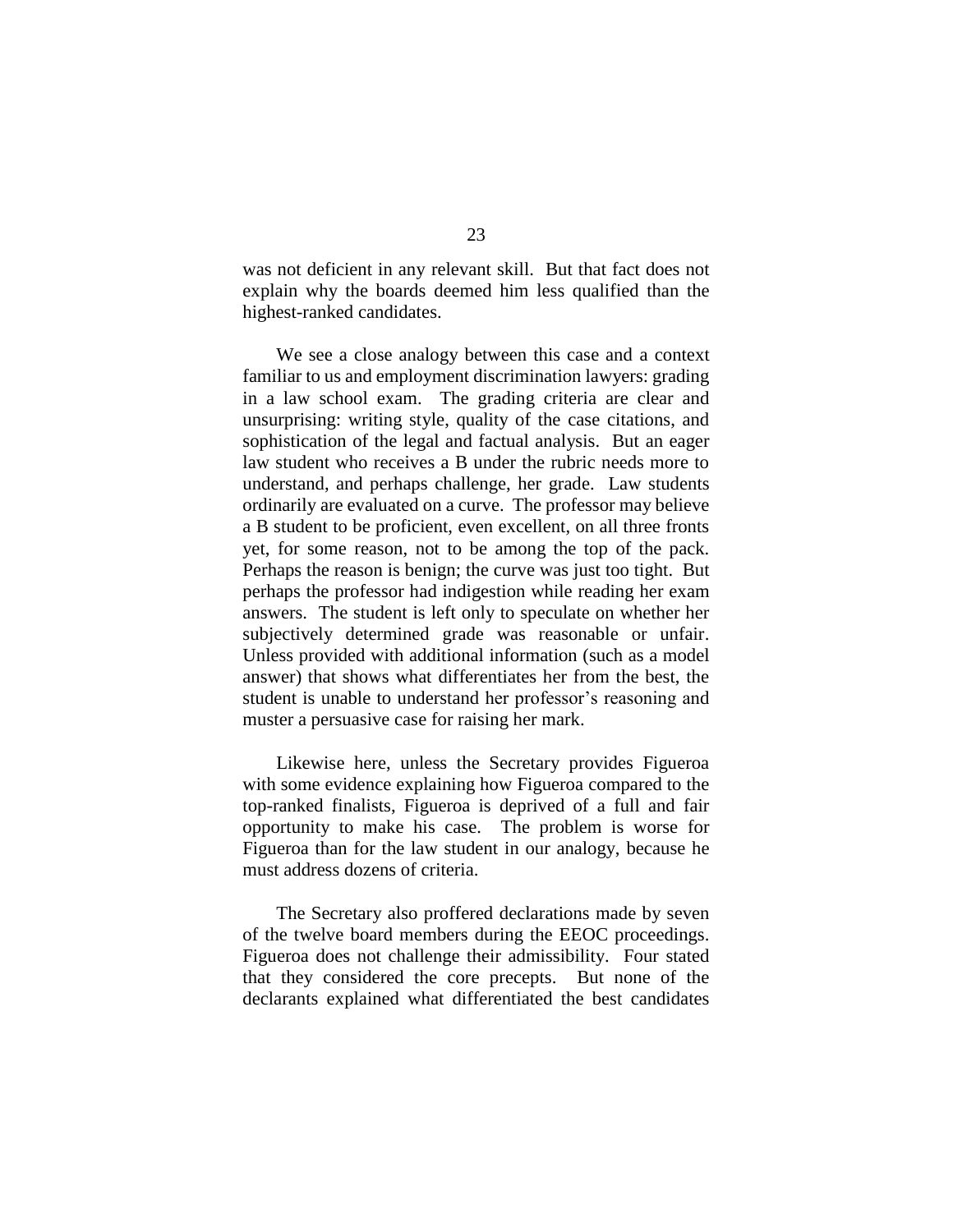from the rest, nor did they recall anything about why Figueroa's application was middling under the criteria. Figueroa, unlike the plaintiff in *Nelson*, has largely no idea how he did relative to the promoted applicants. Lacking sufficient details, the declarations fail to provide a clear and reasonably specific explanation under *McDonnell Douglas*.

And it is of no moment that Figueroa had access to records in the candidate file reviewed by the selection boards. "The introduction of 'personnel records which *may* have indicated that the employer based its decisions on one or more of the possible valid grounds' will not suffice to meet the" employer's burden of production, *Steger*, 318 F.3d at 1076 (quoting *IMPACT*, 893 F.2d at 1194), because the evidence encourages the employee and factfinder to guess at reasons – which muddles, not sharpens, the issues and thus contravenes the purpose of the *McDonnell Douglas* framework, *see IMPACT*, 893 F.2d at 1194. If the records had mentioned a clear deficiency, then it would have been easy for the Secretary to invoke the fault as a nondiscriminatory reason. *See Paquin*, 119 F.3d at 27. But the records here do not, and the Department still must show how the board members in fact evaluated Figueroa's file.

The Secretary contends that requiring additional evidence imposes a "significant burden" on large employers like the Department, which must review hundreds of candidates. Appellee's Br. 29. Although the District Court agreed, *see Figueroa*, 289 F. Supp. 3d at 224 n.3, we are not persuaded for three reasons.

First, the individuals assigned by the Department to evaluate candidates for promotion must make judgments about the relative talents of large numbers of employees. The evaluators essentially are grading candidates on absolute terms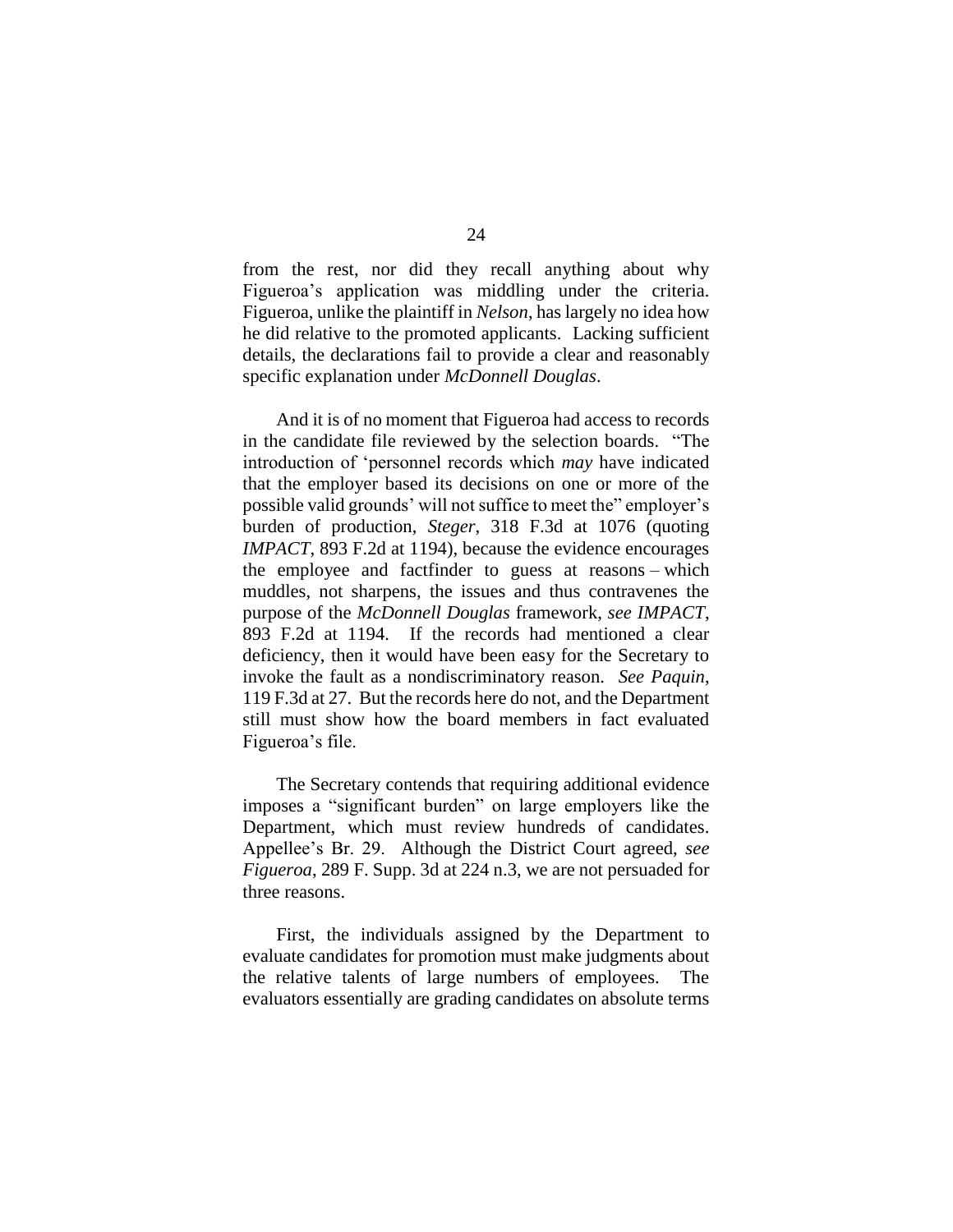and against one another along a curve, and they therefore should be able to explain why one candidate's grade is lower than others. Just as a law professor can give a student a model answer and an annotated exam to differentiate the student's exam from the best, so too can the Secretary's graders explain to Figueroa how he fared against the highest-rated candidates. After all, *McDonnell Douglas* focuses on what constitutes fair notice to the employee and a "full and fair opportunity" to make her case. *Lanphear*, 703 F.2d at 1316 (quoting *Burdine*, 450 U.S. at 256). Because the Secretary has elected to run a highly individualized evaluation system, the employee and the factfinder justifiably expect a somewhat particularized explanation.

Second, the burden of production under *McDonnell Douglas* does not depend on the employer's size. *See Target*, 460 F.3d 949-50, 957-58 (finding inadequate explanation of retailer running 1,100 stores). Third, we expect that large employers will find ways to manage. For instance, the Department in 2016 implemented a policy retaining the evaluation notes of board members for one year.

As his final argument, the Secretary flags that Figueroa "had a full and fair opportunity to seek discovery" and yet failed to avail himself of it. Appellee's Br. 33. After attempting to seek the written notes of members (which, according to the Secretary, had been destroyed pursuant to the Department's policy for selection board notes), Figueroa neither performed any depositions of the decisionmakers nor sought other "information or documents relating to the" qualifications of promoted candidates. *Id.* at 34. We acknowledge that Figueroa's *pro se* discovery strategy is less than ideal. Even so, we find the Secretary's point unpersuasive. Discovery blunders may prevent a plaintiff from succeeding at the first or third prong. But we see little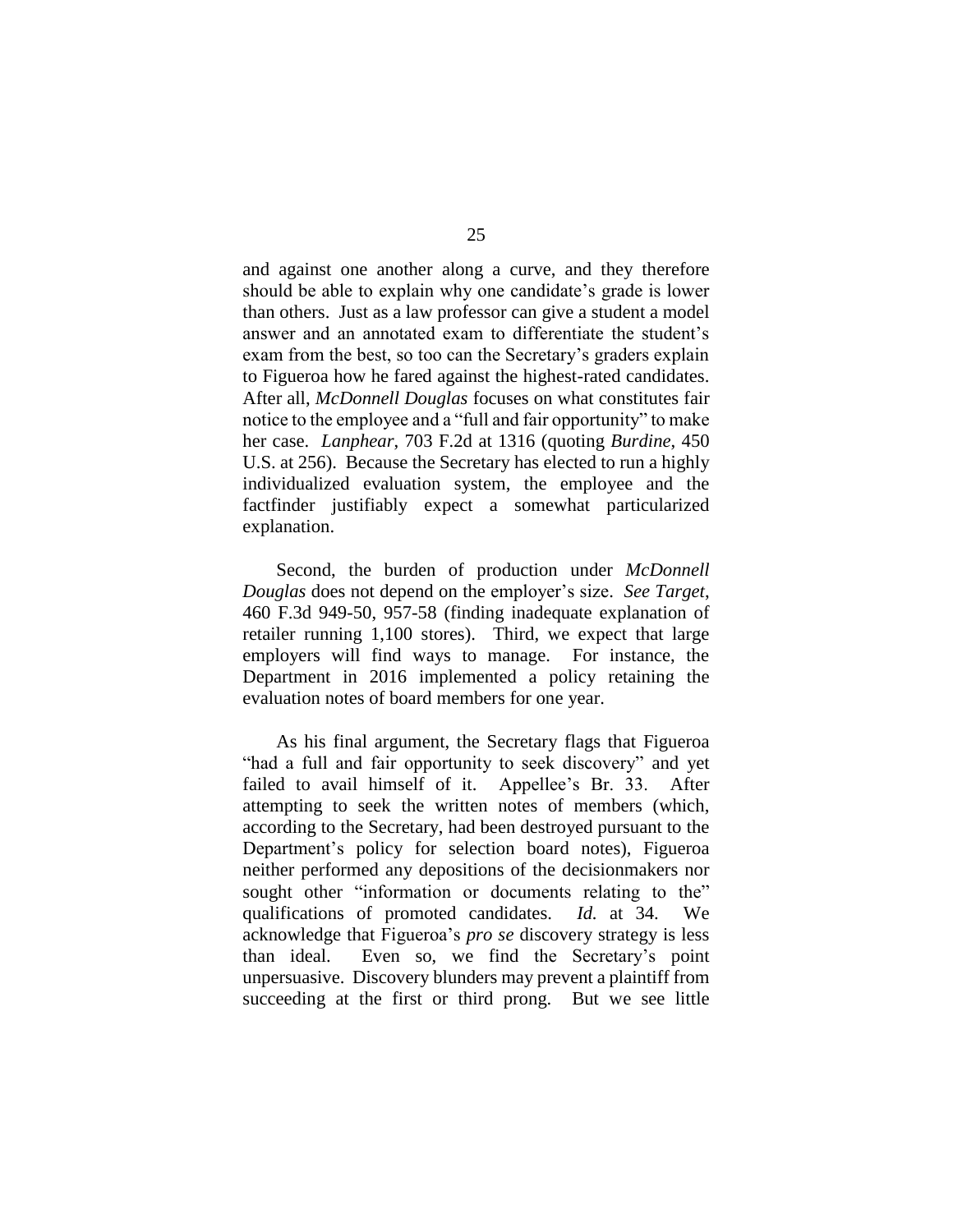connection between the second step and discovery. The prong demands nothing of the employee, and the employer will always have the relevant records in its possession. Moreover, even if an employee executes the perfect discovery strategy, a vague and slippery explanation may still confuse the issues and prevent the employee from presenting a clean case at trial. *See EEOC v. Flasher Co.*, 986 F.2d 1312, 1318 (10th Cir. 1992) (noting that when employers fail to give a proper explanation "at the outset," litigations become "needlessly confused and delayed"). The rules we articulate today help to prevent such mischief.

#### VI.

Because the Secretary has failed to meet his burden of production under the *McDonnell Douglas* framework, we revive the disparate treatment claim. The Secretary's summary judgment arguments below all relied on a successful showing of a legitimate, nondiscriminatory reason. Indeed, the government conceded the *prima facie* case for the purpose of the motion. *See* Defendant's Reply in Support of Motion for Summary Judgment and Opposition to Plaintiff's Cross-Motion for Summary Judgment at 19 n.3, *Figueroa v. Pompeo*, No. 1:16-cv-649 (CRC) (D.D.C. filed May 25, 2017), ECF No. 20. The Secretary having failed to meet his burden, the District Court was required to deny the motion as to the disparate treatment claim.

Accordingly, we reverse the judgment in part. We express no opinion as to whether the District Court correctly analyzed Figueroa's claim at the third prong. We do not decide, among other issues, whether the District Court properly weighed an EEO report proffered as evidence supporting not only the Secretary's *post hoc* rationalization of the non-promotion but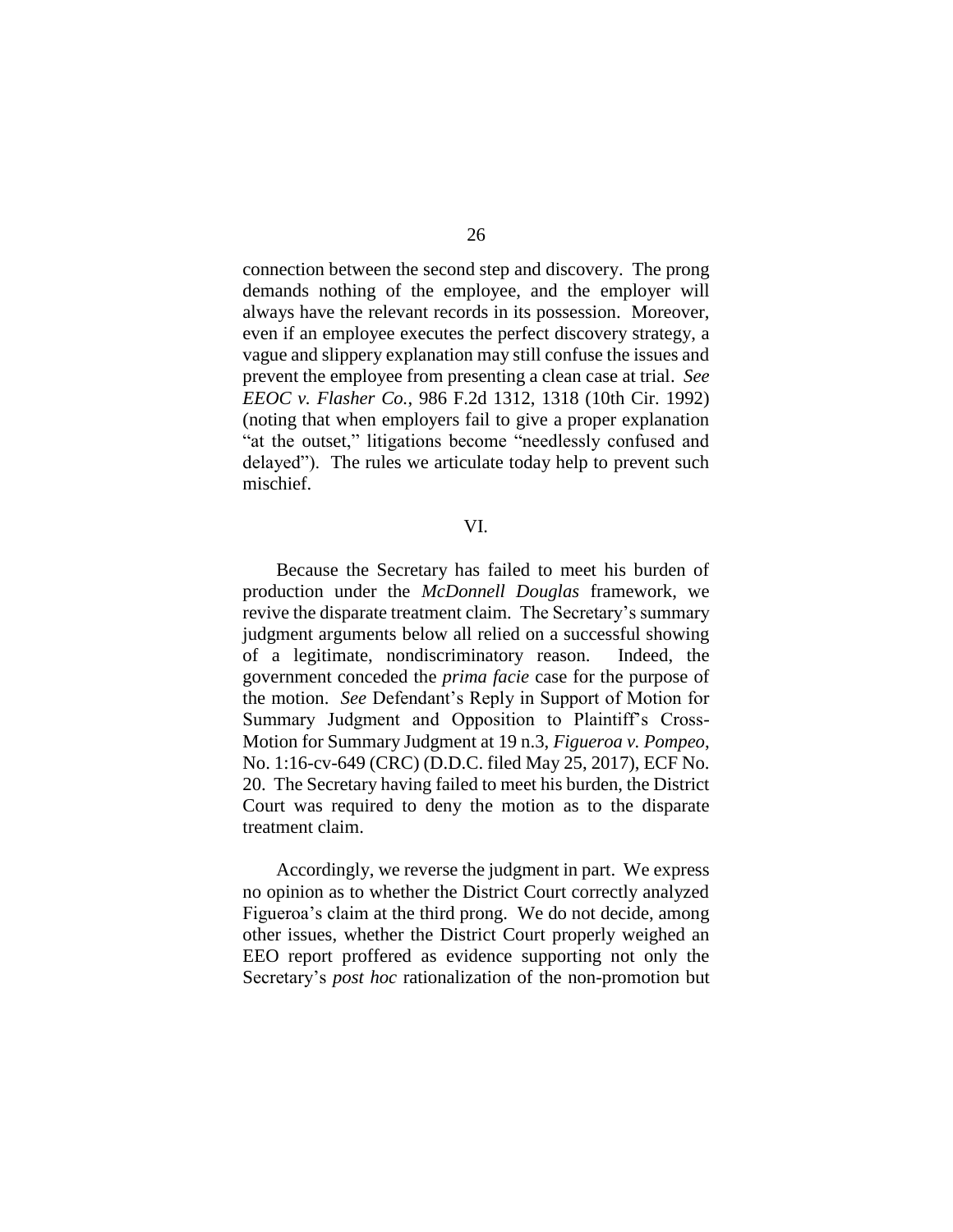also his spoliation of material records. To defeat the disparate treatment claim, the Secretary must wait until trial.

But the District Court may not proceed immediately to *voir dire*, because it must revisit Figueroa's summary judgment cross-motion. Under the *McDonnell Douglas* framework, an employee who proves her *prima facie* case is entitled to a presumption that the employer discriminatorily mistreated her. The presumption dissipates only if the employer meets its burden of production. Here, the District Court did not determine whether Figueroa made a *prima facie* case.

Consequently, we vacate in part the District Court's denial of Figueroa's cross-motion, and we remand for further proceedings. The District Court should decide the merits of the *prima facie* case in the first instance, considering the arguments in Figueroa's cross-motion and assessing the evidence in the light most favorable to the Secretary. Although the government failed to contest the first prong below, the "burden is always on [Figueroa] to demonstrate why summary judgment is warranted," and the District Court "must always determine for itself whether the record and any undisputed material facts justify granting summary judgment." *Winston & Strawn, LLP v. McLean*, 843 F.3d 503, 505 (D.C. Cir. 2016) (quoting *Grimes v. District of Columbia*, 794 F.3d 83, 97 (D.C. Cir. 2015) (Griffith, J., concurring)).

If every reasonable juror would find that the *prima facie*  case "*is* supported" by the summary judgment record, then the District Court "*must* find the existence of the presumed fact of unlawful discrimination and *must*, therefore," issue summary judgment in Figueroa's favor. *St. Mary's Honor Ctr.*, 509 U.S. at 510 n.3; *accord O'Connor v. Consol. Coin Caterers Corp.*, 517 U.S. 308, 311 (1996). But if the District Court finds a genuine issue of material fact with respect to the *prima facie*